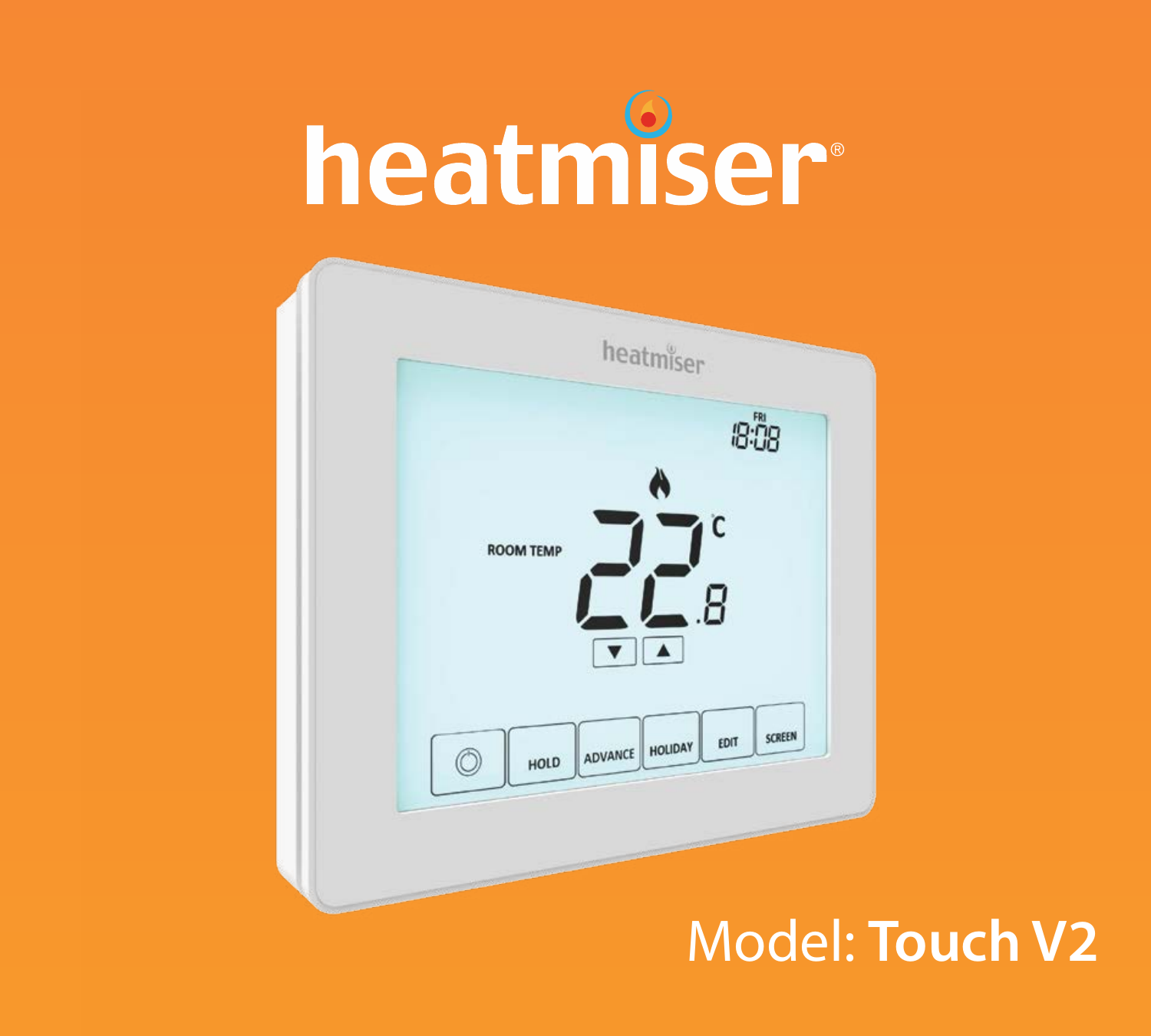### Model: **Touch V2**

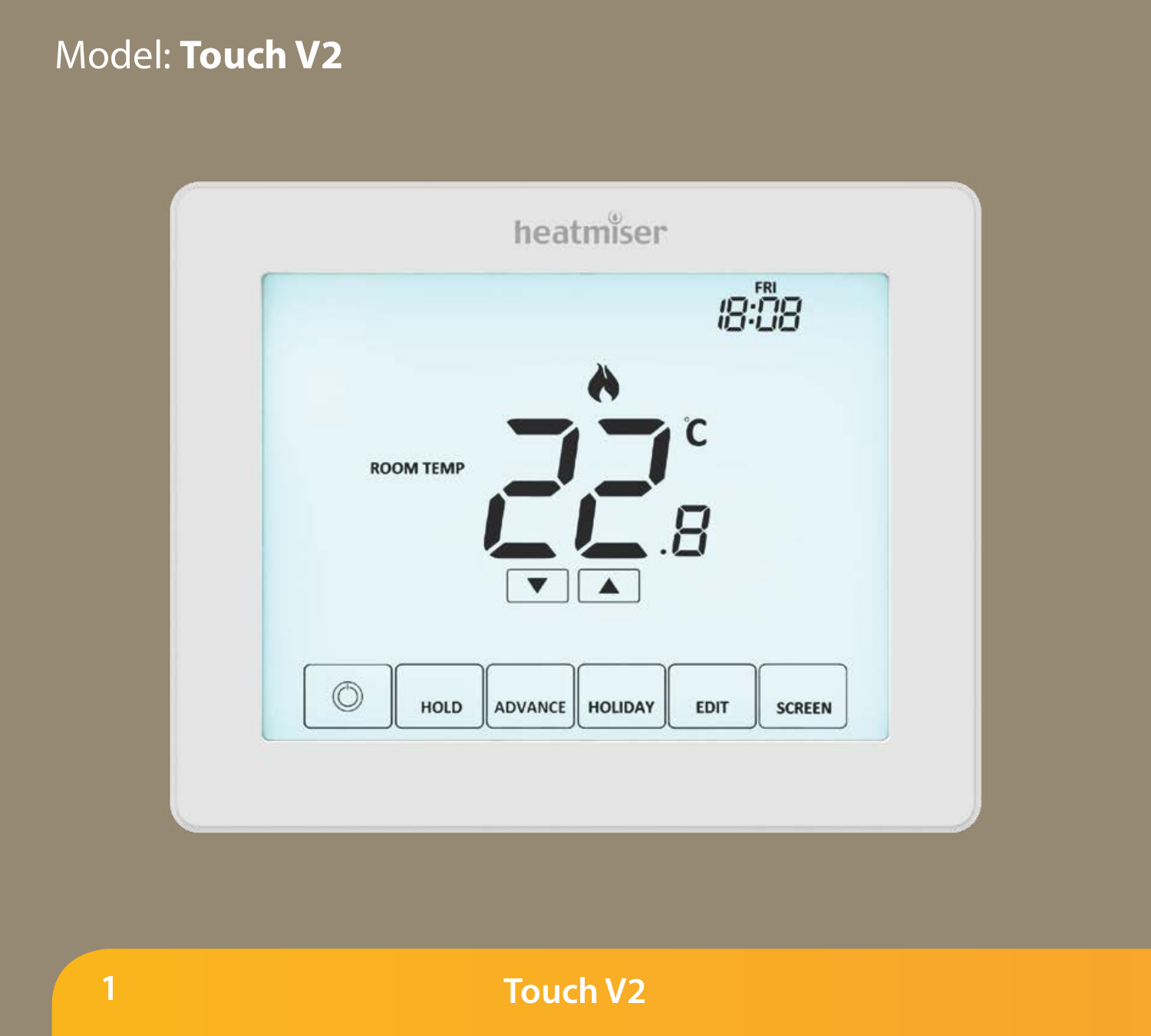

| Product Image                                     | 1              |
|---------------------------------------------------|----------------|
| <b>Table of Contents</b>                          | $\overline{2}$ |
| What is a Programmable<br><b>Room Thermostat?</b> | $3 - 4$        |
| <b>Installation Procedure</b>                     | $5 - 6$        |
| Mode Select                                       | 7              |
| Mode 1 - Thermostat                               | ឧ              |
| <b>LCD Display</b>                                | $9 - 10$       |
| Power On/OFF                                      | 11             |
| Setting the Time & Date                           | 12             |
| <b>Temperature Display</b>                        | 13             |
| <b>Pairing Accessories</b>                        | $14 - 15$      |
| <b>View Accessories</b>                           | 16             |
| <b>Removing Accessories</b>                       | 17             |
| <b>Edit Comfort Levels</b>                        | 18-19          |
| <b>Temperature Control</b>                        | 20             |
| <b>Temperature Hold</b>                           | 21             |
| Advance                                           | 22             |
| <b>Frost Protection</b>                           | 23             |

| Locking/Unlocking the Touch V2     | 24        |
|------------------------------------|-----------|
| Holiday                            | 25        |
| <b>Optional Settings Explained</b> | $26 - 27$ |
| Optional Settings - Feature Table  | 28        |
| Adjusting the Optional Settings    | 29        |
| Fail Safe/Modbus                   | 30        |
| Recalibrating the Touch V2         | 31        |
| <b>Error Codes</b>                 | 31        |
| <b>Wiring Diagrams</b>             | $32 - 35$ |
|                                    |           |
| Mode 2 - Time Clock                | 36        |
| <b>LCD Display</b>                 | 37-38     |
| Setting the Switching Times        | 39        |
| <b>Timer Advance</b>               | 40        |
| Timer Override                     | 41        |
| <b>Optional Settings Explained</b> | 42        |
| Optional Settings - Feature Table  | 42        |
| Adjusting the Optional Settings    | 43        |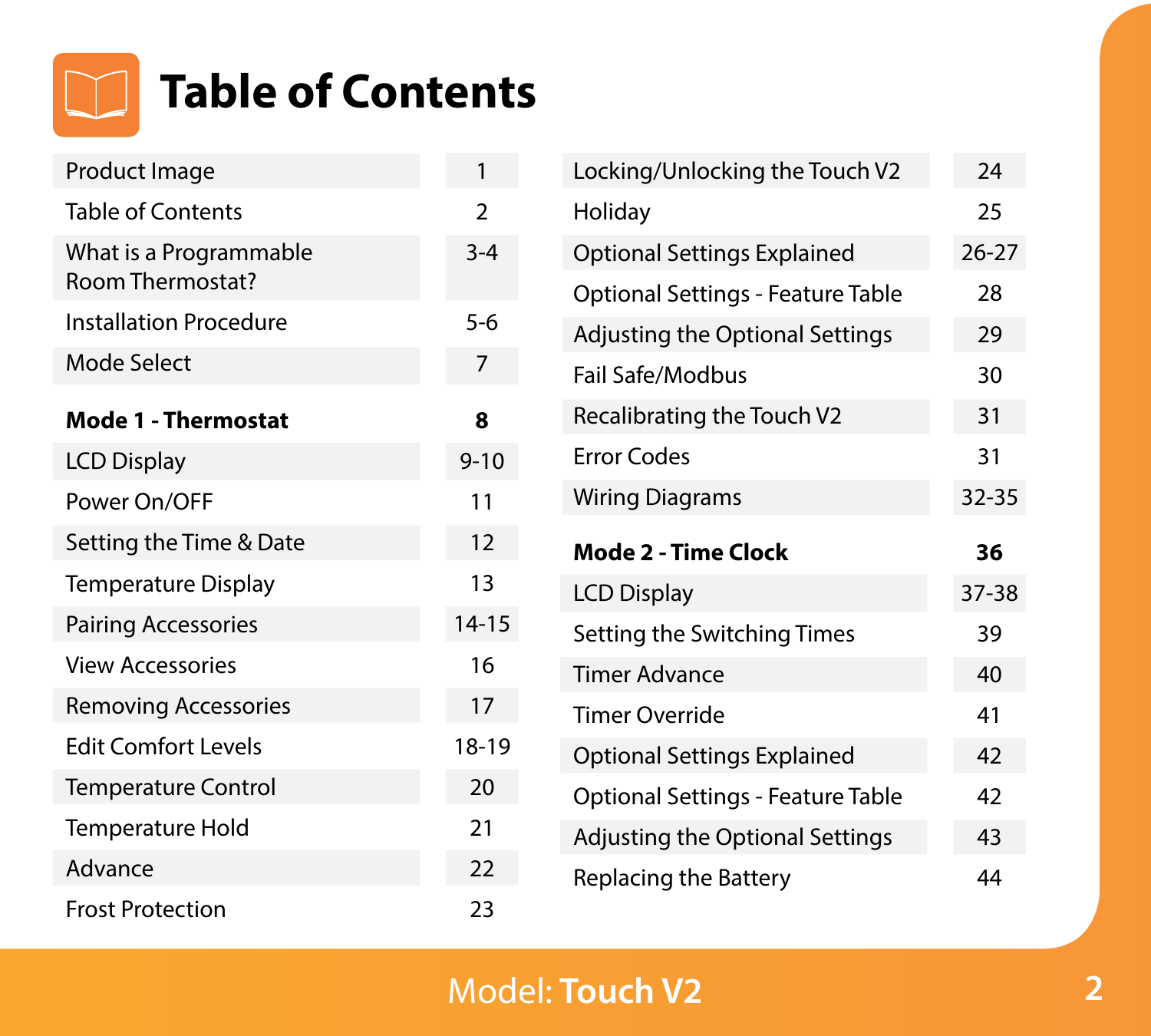# **Section Header What is a Programmable Room Thermostat?**

A programmable room thermostat is both a programmer and a room thermostat.

A programmer allows you to set "On" and "Off" periods to suit your own lifestyle.

A room thermostat works by sensing the air temperature, switching on the heating when the air temperature falls below the thermostat setting, and switching it off once this set temperature has been reached.

So a programmable room thermostat lets you choose what times you want the heating to be on, and what temperature it should reach while it is on. It will allow you to select different temperatures in your home at different times of the day (and days of the week) to meet your particular needs and preferences.

Setting a programmable room thermostat to a higher temperature will not make the room heat up any faster. How quickly the room heats up depends on the design and size of the heating system.

Similarly reducing the temperature setting does not affect how quickly the room cools down. Setting a programmable room thermostat to a lower temperature will result in the room being controlled at a lower temperature, and saves energy.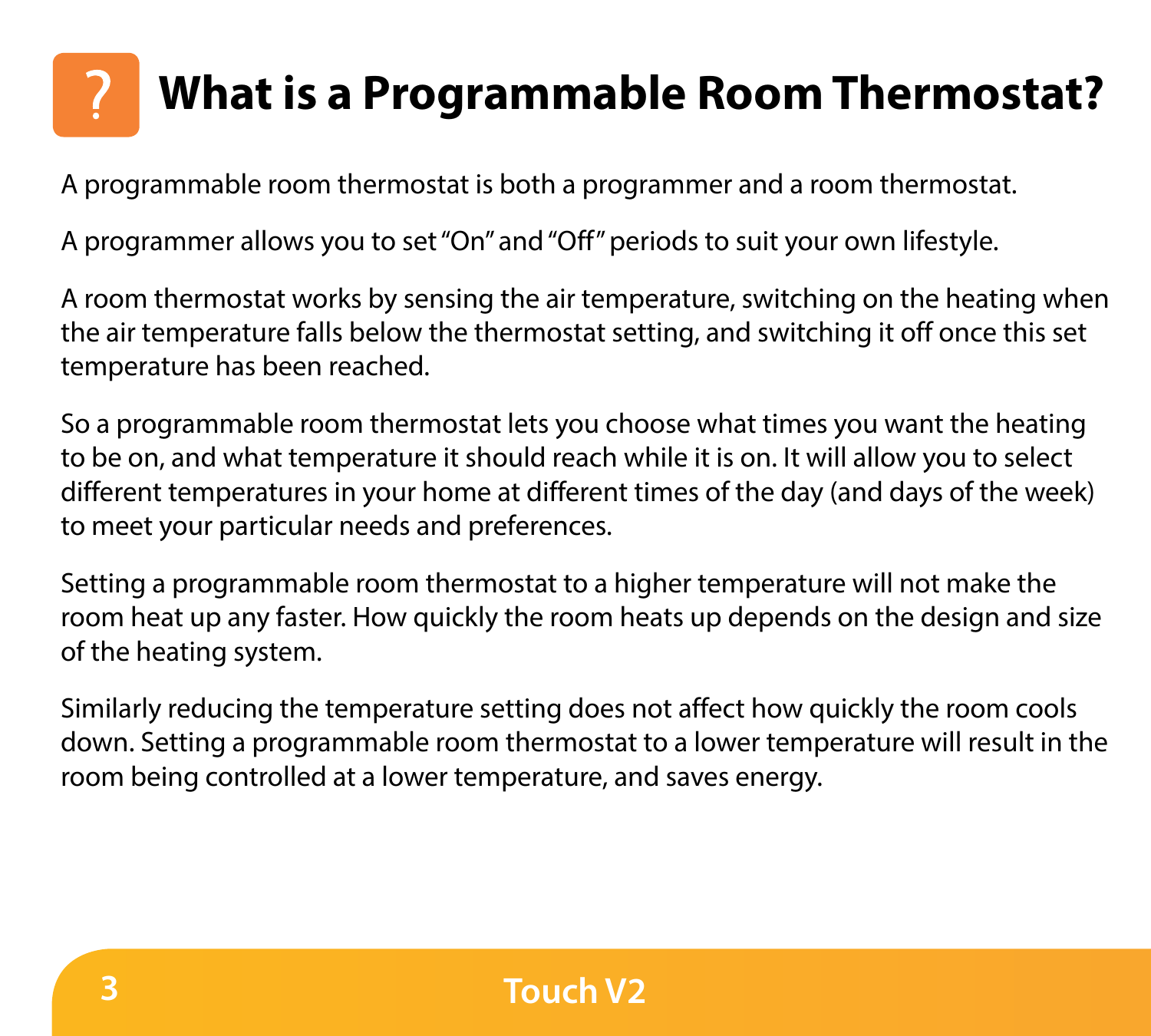The way to set and use your programmable room thermostat is to find the lowest temperature settings that you are comfortable with at the different times you have chosen, and then leave it alone to do its job.

The best way to do this is to set the room thermostat to a low temperature – say 18°C , and then turn it up by 1°C each day until you are comfortable with the temperature. You won't have to adjust the thermostat further. Any adjustment above this setting will waste energy and cost you more money.

You are able to temporarily adjust the heating program by overriding or using the temperature hold feature. These features are explained further on pages 20 and 21 of this manual.

Programmable room thermostats need a free flow of air to sense the temperature, so they must not be covered by curtains or blocked by furniture. Nearby electric fires, televisions, wall or table lamps may also prevent the thermostat from working properly.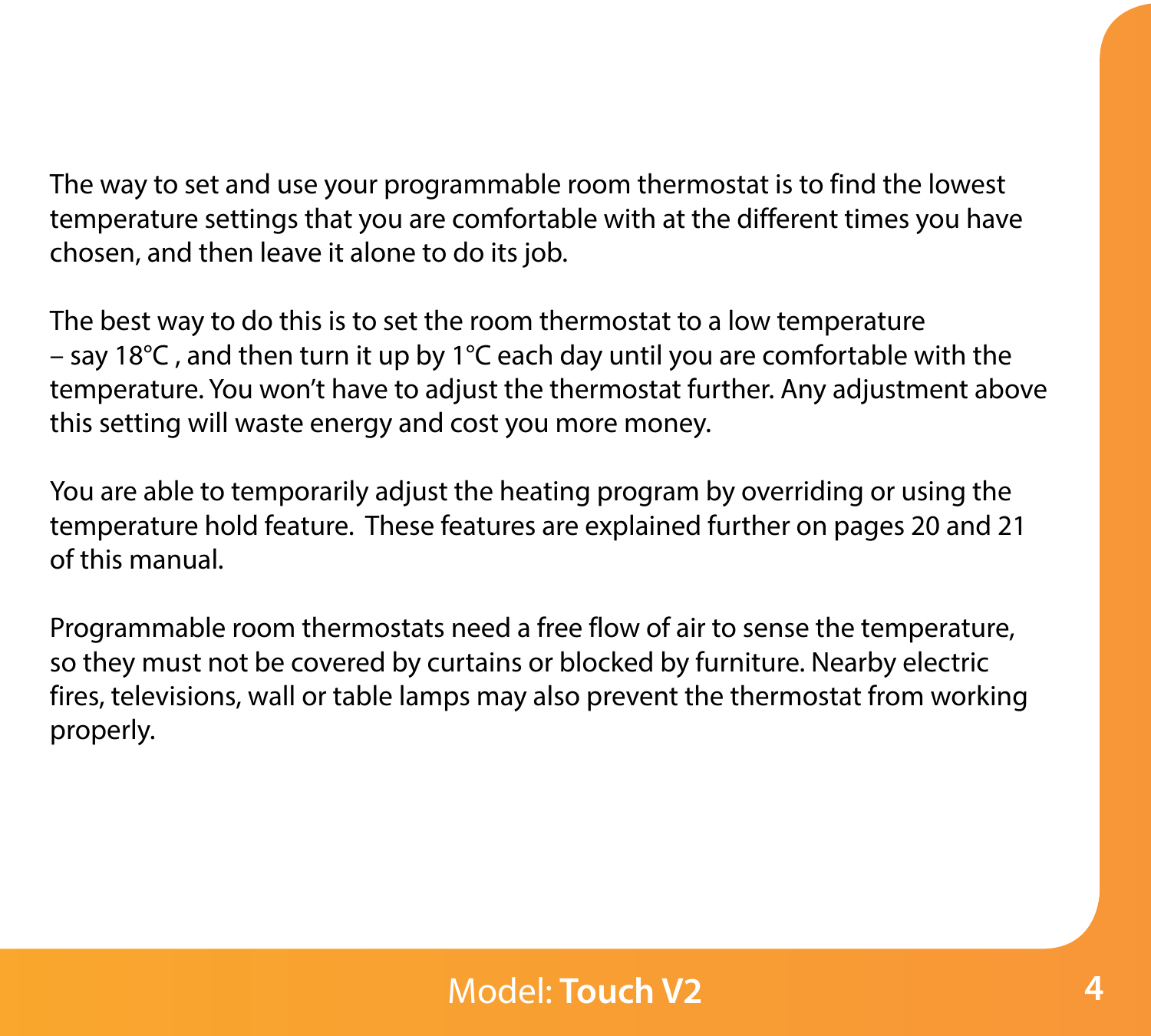

# **Section Header Installation Procedure**

### **Do**

Mount the Touch V2 at eye level.

Read the instructions fully so you get the best from our product.

### **Don't**

Do not install near to a direct heat source as this will affect functionality. Do not push hard on the LCD screen as this may cause irreparable damage.

*This thermostat is designed to be flush mounted and requires a back box of 35mm (minimum depth) to be sunk into the wall prior to installation.*

### **Step 1**

Using a small screwdriver, slightly loosen the screw from the bottom face of the thermostat. You can then carefully separate the front half from the back plate.

### **Step 2**

Place the Touch V2 LCD front plate somewhere safe.

Terminate the Touch V2 as shown in the diagrams on page 32-35 of this booklet. **Step 3**

Screw the Touch V2 back plate securely into the back box.

### **Step 4**

Replace the front of the thermostat onto the back plate, by locating the pins in the socket then insert the top edge first. Now push in the bottom edge, securing it in place with the retaining screw.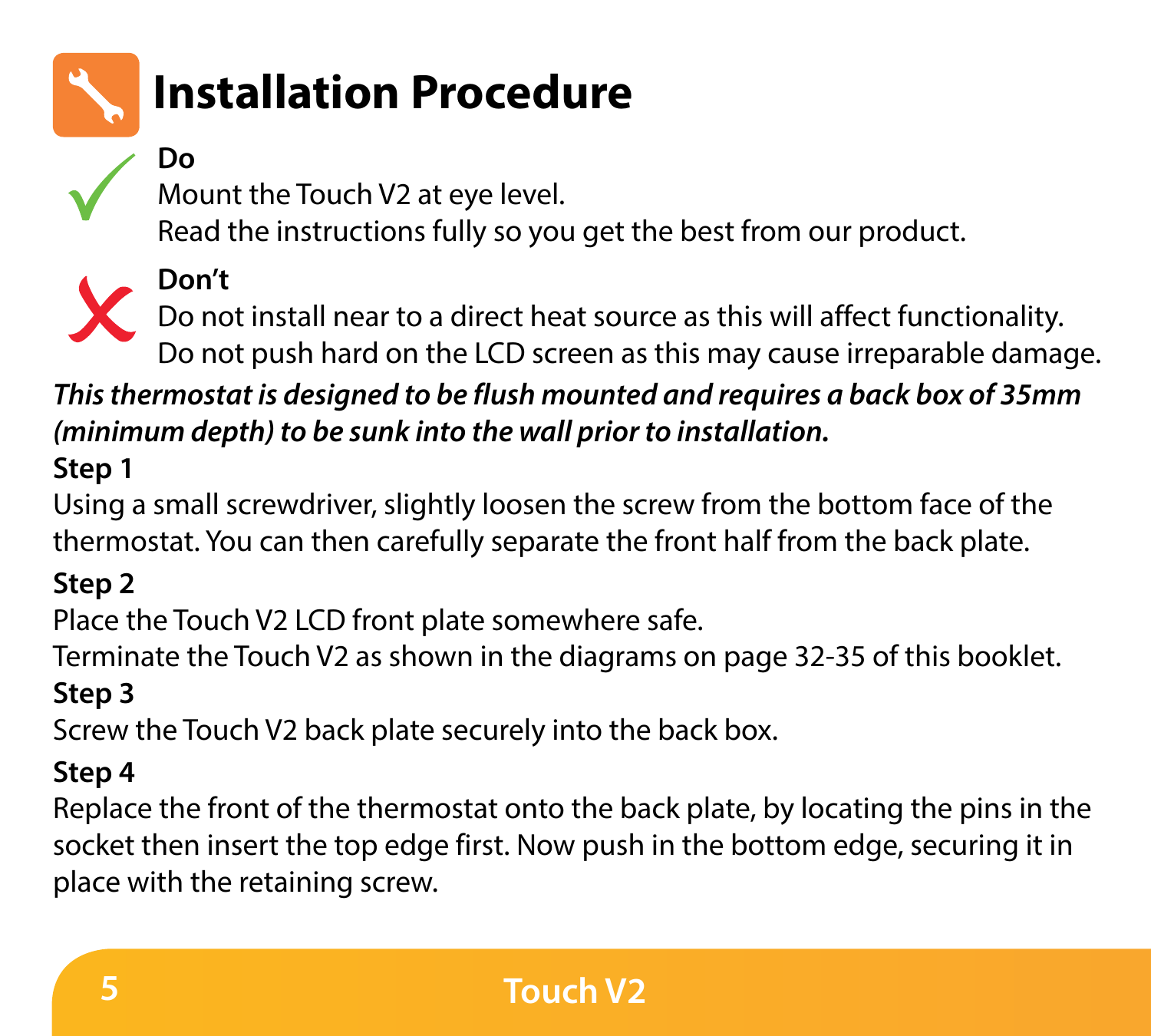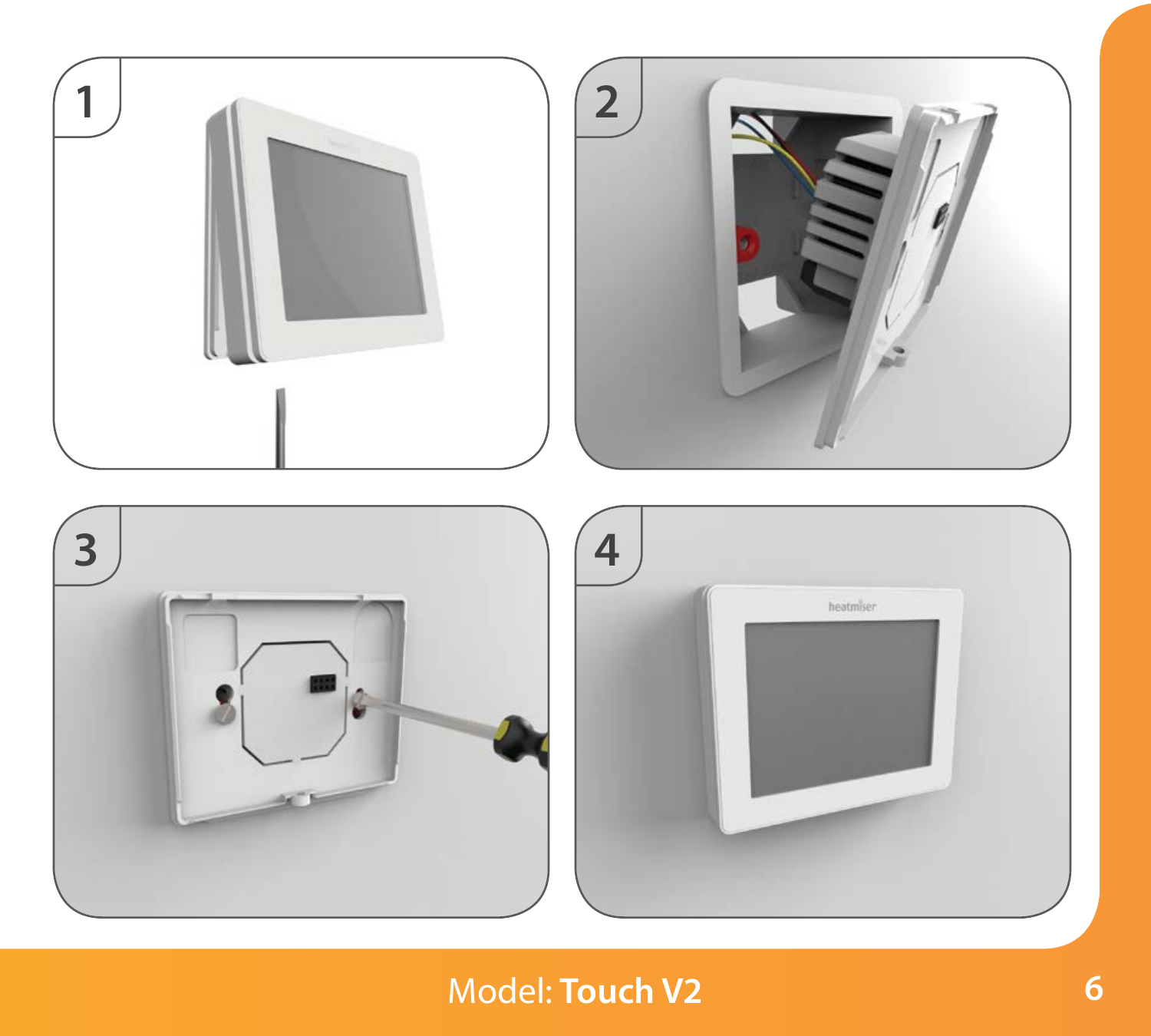

The Touch V2 can either be used as a thermostat or a time clock. Thermostat mode is the default setting.

To change between thermostat & time clock modes, follow these steps.

• Press and **hold** the key for 3 seconds ......................................................................  $\circledcirc$ At this point the screen will go blank showing only  $\mathbb{Q}$ , *'CLOCK' and 'SETUP'.* • Press and **hold** 'SETUP' for 10 seconds ........................................................................... **SETUP** *The Touch V2 will factory reset then provide 2 selectable mode options.* • Use the Left / Right keys to scroll between modes ............................................... Mode  $1 =$ Thermostat Mode  $2 = Time$  Clock *Note: the selected option will flash.* **DONI** • Press 'DONE' to confirm selection .................................................................................... • Press the key once ............................................................................................................

*The Touch V2 will reset all parameters and restart in the selected mode.*

*Note: The Mode Select function will reset all parameters (Wireless Air Sensors and Window/Door Contacts excluded) that were entered during the set-up operations. These processes must be repeated after the restart has completed.*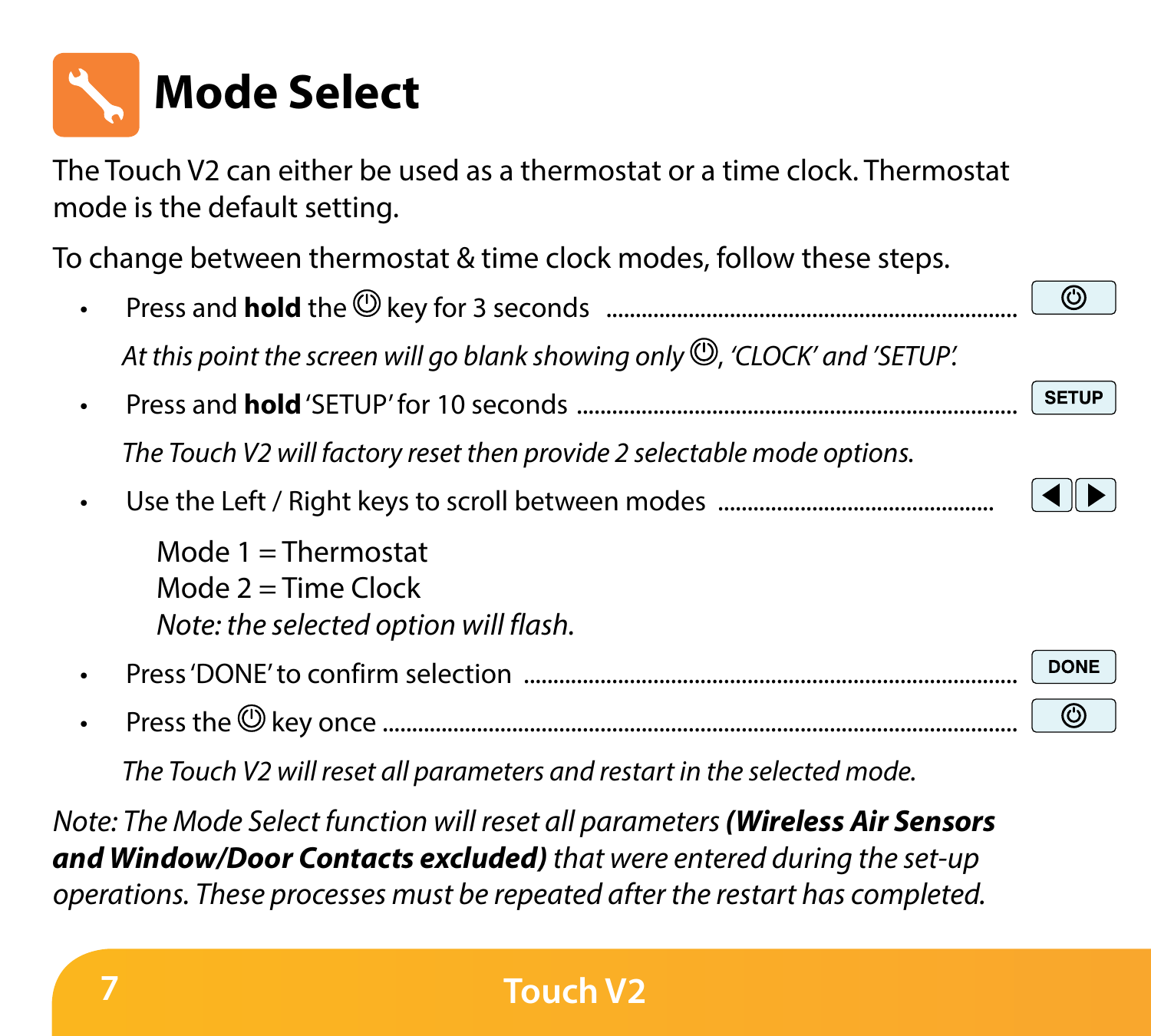

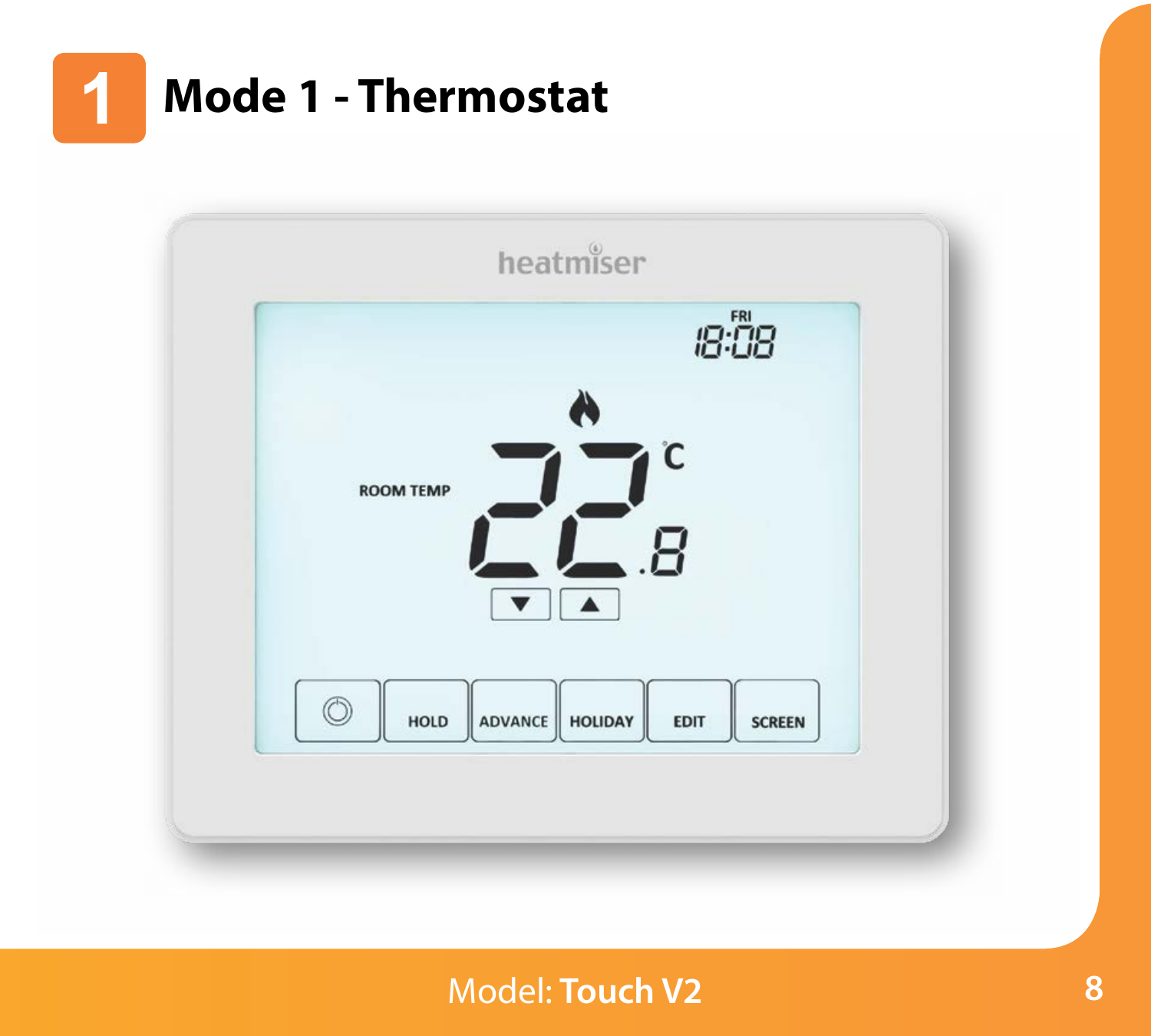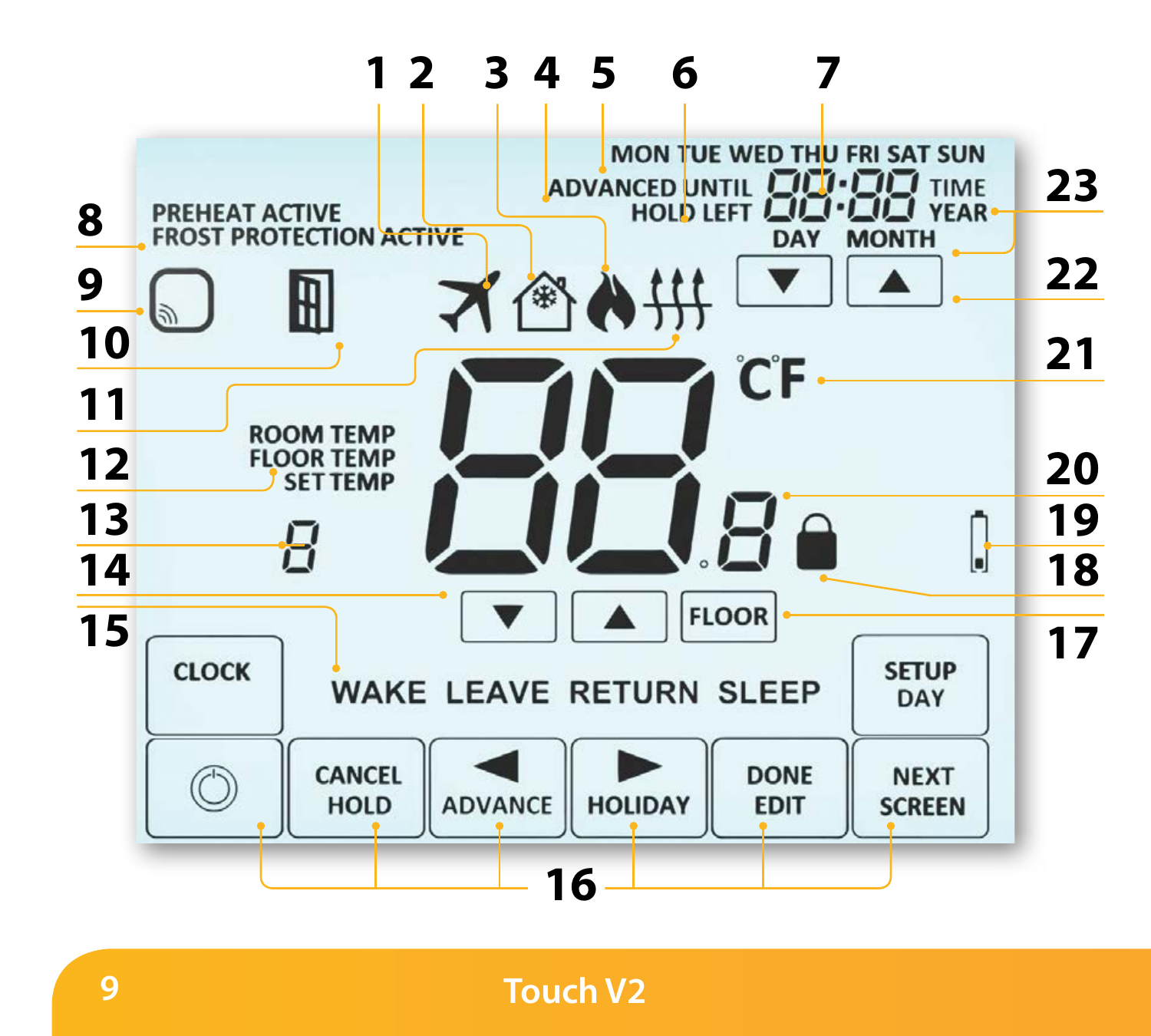# **Section Header LCD Display**

- 1. Holiday Displayed when the thermostat is in holiday mode.
- 2. Frost Protection Displayed when frost protection is enabled or activated by a Window/Door Switch.
- 3. Flame Symbol Displayed when the thermostat is calling for heat and flashes when optimum start is active.
- 4. Advanced Until Displayed when the Touch V2 is advanced to the next programmed comfort level.
- 5. Day Indicator Displays the day of the week.
- 6. Hold Left Displayed when a temperature hold is active, the remaining time will be shown.
- 7. Clock Time displayed in 24 hour format.
- 8. Active Status Indication for 'Preheat' and 'Frost Protection' modes.
- 9. Sensor Warning Flashes on screen when the Touch V2 has failed to receive a signal from a Wireless Sensor or Window/Door Switch.
- 10. Window Icon Displays when Window/Door Switch is triggered.
- 11. Floor Limit Symbol Displayed when the floor probe has reached the floor temperature limit configured in the setup menu.
- 12. Floor/Room Temp & Set Indicates the displayed sensor mode and when changes are being made to the current set point.
- 13. Program Indicator Displayed during programming (6 level mode) to show which level is being altered.
- 14. Up/down keys Increase/decrease of lower digit group.
- 15. Program Indicator Displayed during programming (4 level mode) to show which level is being altered.
- 16. Navigation/Programming keys Used to configure the Touch V2.
- 17. View Floor Temperature Key Used to change display to show floor temperature.
- 18. Keypad Lock Indicator Displayed when the keypad is locked.
- 19. Accessory Low Battery indication indicates if an attached accessory such as a window switch, has a low battery.
- 20. Temperature Displays the current sensor temperature.
- 21. Temperature Format Degrees Celsius or Fahrenheit.
- 22. Up/down keys Increase/decrease of higher digit group.
- 23. Time/Day/Month/Year Displays when setting the Clock/Calendar or a Holiday Period.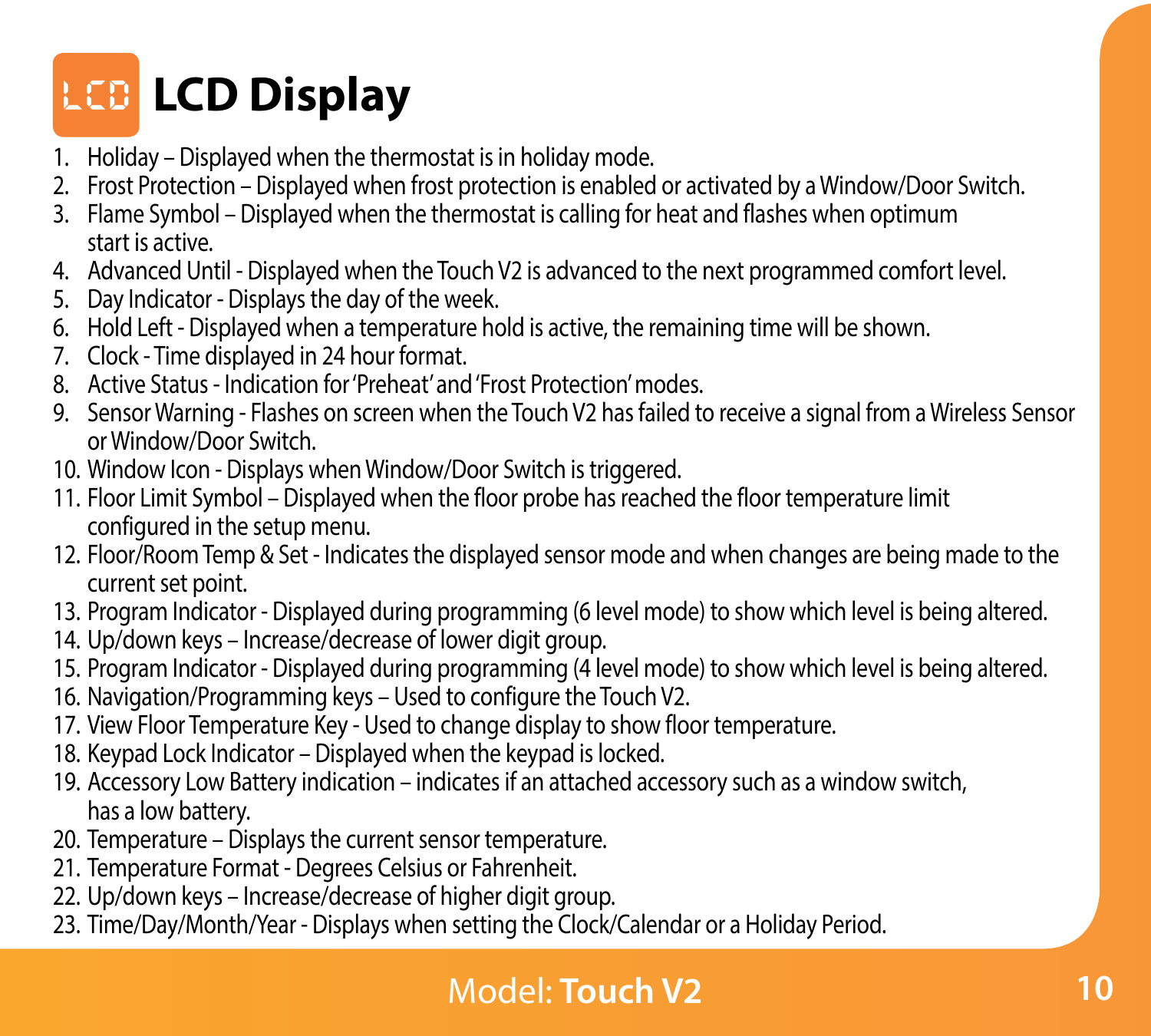

The heating is indicated ON when the flame icon is displayed.

When the Flame Icon is absent, there is no requirement for heating to achieve the set temperature but the Touch V2 remains active.

To turn the Touch V2 off completely, press and **hold** the **@** key for approximately

3 seconds until the display goes blank ..........................................................................................

The display and heating output will be turned OFF.

To turn the Touch V2 back **ON**, press the key ........................................................................

#### Thermostat completely OFF Thermostat powered ON



 $^\circledR$ 



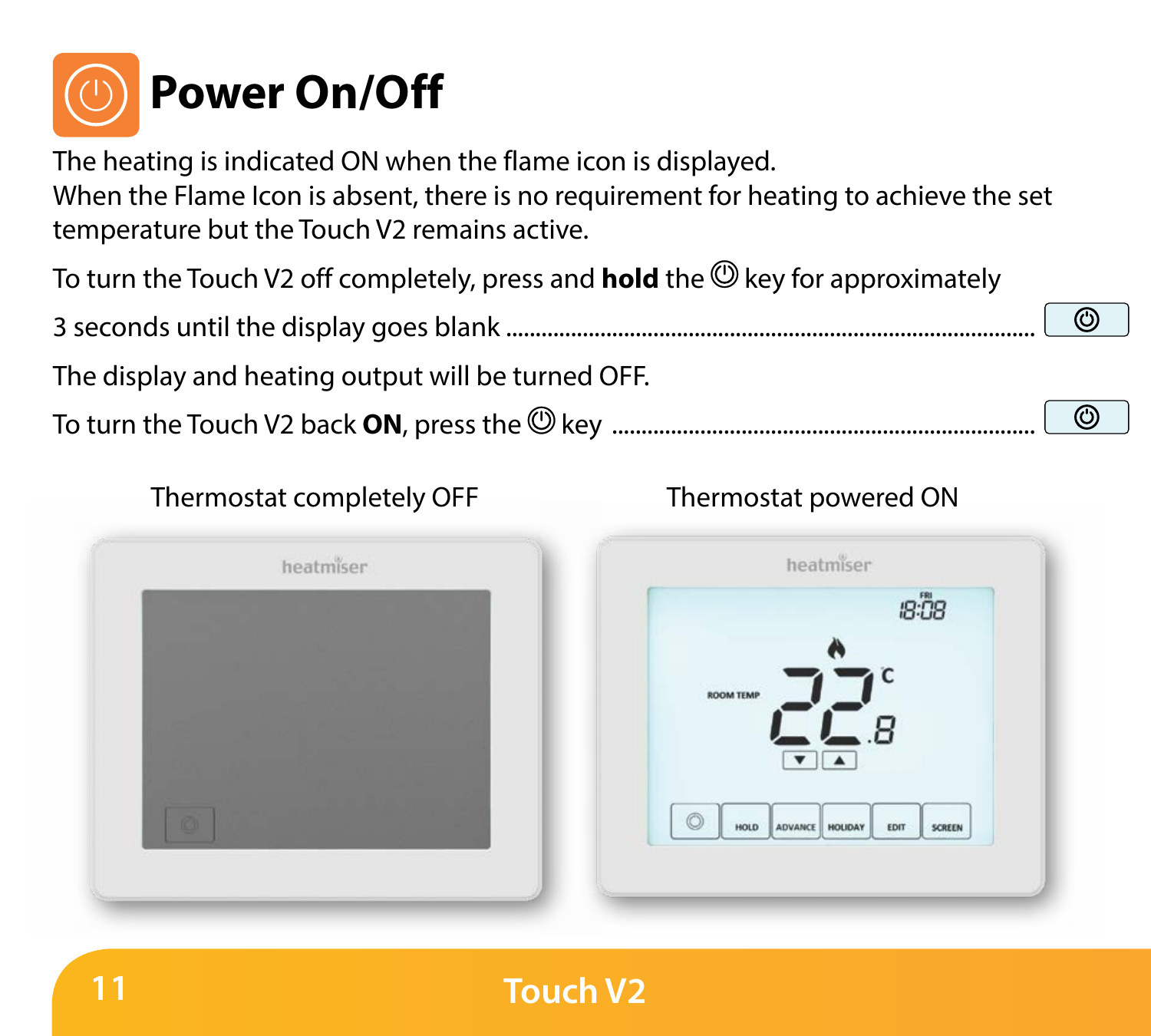

To set the clock, follow these steps.

- Press and **hold** the key for 3 seconds ....................................................................... At this point the screen will go blank showing only  $\mathbb{Q}$ . 'CLOCK' and 'SETUP'.
- Tap the 'CLOCK' key ...............................................................................................................
- The 'Hour' digits will now flash .........................................................................................
- Use the 'Up/Down' arrow keys followed by 'NEXT' to set the 'Hours' ...................
- Use the 'Up/Down' arrow keys followed by 'NEXT' to set the 'Minutes' .............. *Repeat the previous two steps to set the date ('Day, Month & Year'). Display will go blank once completed.*
- Press the 'DONE' key followed by to return to the main display ....................

 $\overline{\circ}$ 

CLOCK

**DONE**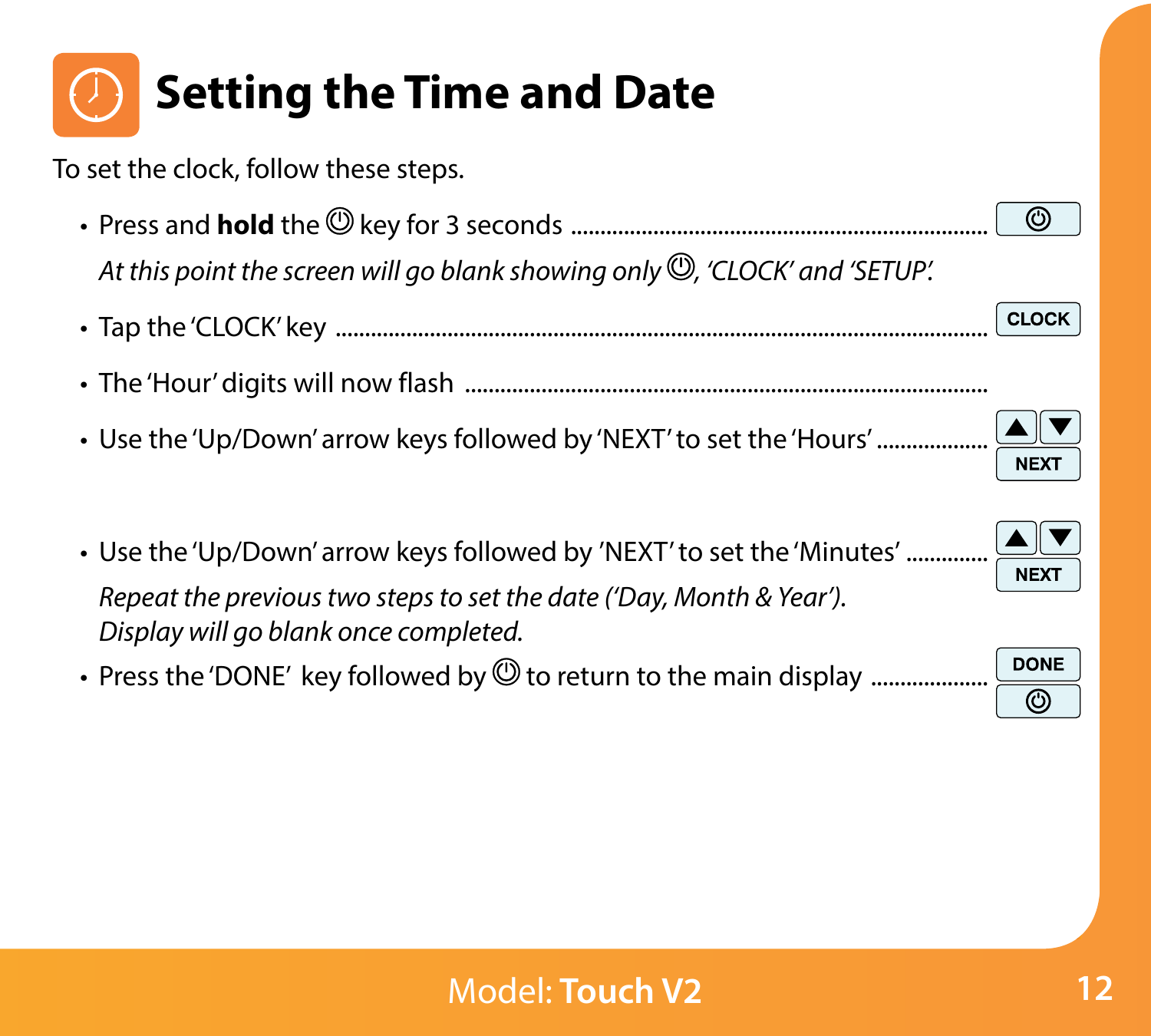# **Section Header Temperature Display**

The Touch V2 can be configured for different sensor options such as built in sensor, floor sensor or both. The display will clearly indicate which sensor is being used by showing either 'ROOM TEMP' or 'FLOOR TEMP' to the left the actual value.



When the Touch V2 is set to use both the air & the floor sensor, the room temperature will be displayed by default.

| To view the current floor temperature, press the FLOOR key. |                    |
|-------------------------------------------------------------|--------------------|
|                                                             | FLOOR <sup>1</sup> |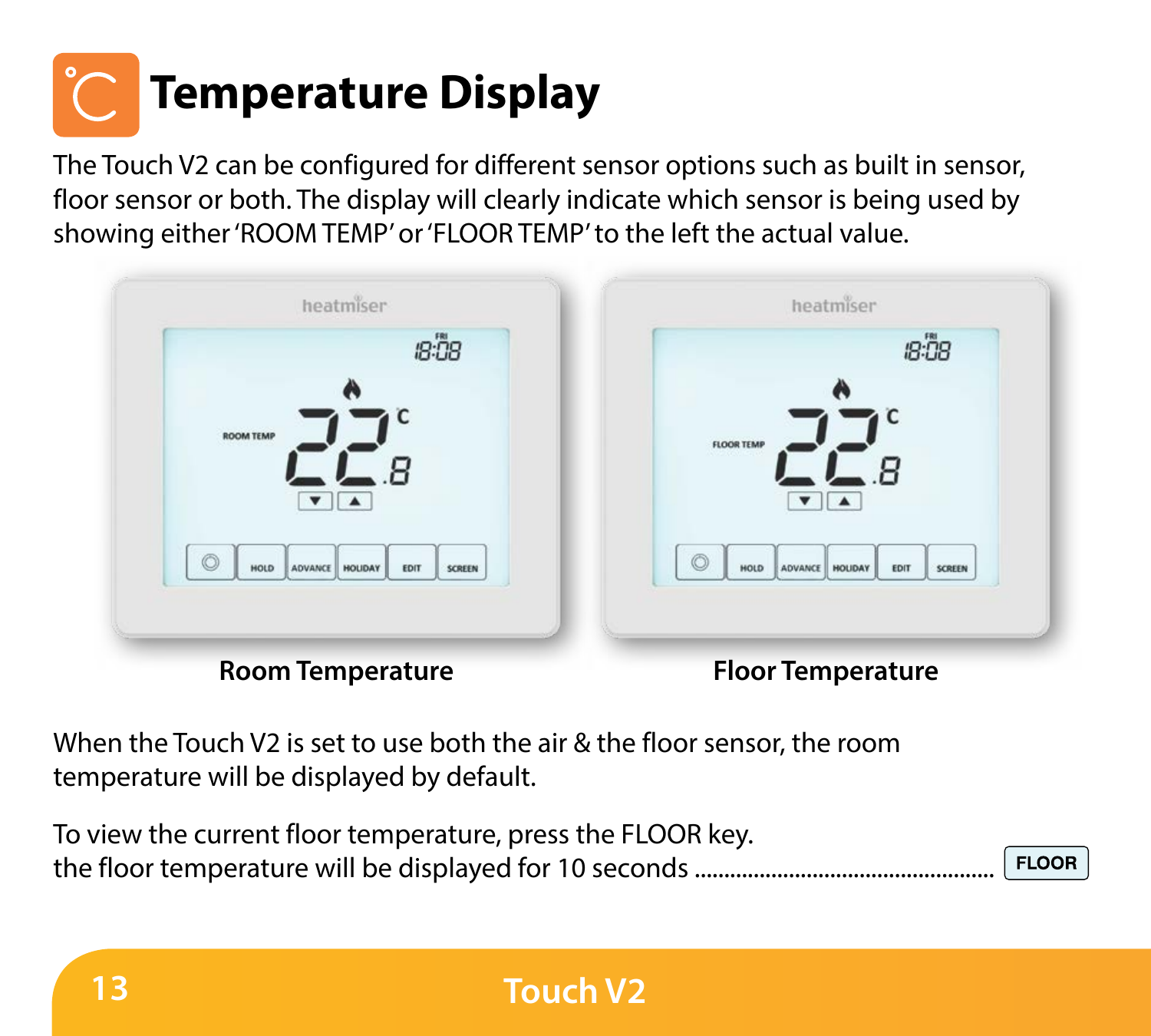

# **Pairing Accessories**

**Section Header Wireless Air Sensor. Door/Window - Wireless Contact Sensor** (Not available in Time Clock mode).

You can pair a total of 16 accessories to a single Touch V2 thermostat.

### **Wireless Air Sensor**

Once a remote sensor is added, the Touch V2 will automatically display an average temperature between the 'Wireless Air Sensor' and the on-board sensor inside the thermostat. Averaging will also be calculated between multiple Air Sensors.

### **Window/Door Wireless Contact Sensor**

If any one of the 'Window/Door' contacts is broken, the Touch V2 thermostat will be alerted and will activate 'Frost Protection' mode.

The display will now show the icon (right) to indicate a window or door has been opened. Heating will not resume while this icon remains on screen.

### **Pairing the Air Sensor and Window/Door Contact.**

- Press and **hold** the **@** key for 3 seconds to turn off the display .................
- Press the 'Setup' key............................................................................................................
- Press 'Down' key until you see the letter 'P' displayed at the top of the screen then press 'NEXT' ....................................................................................................





 $\odot$ SETUP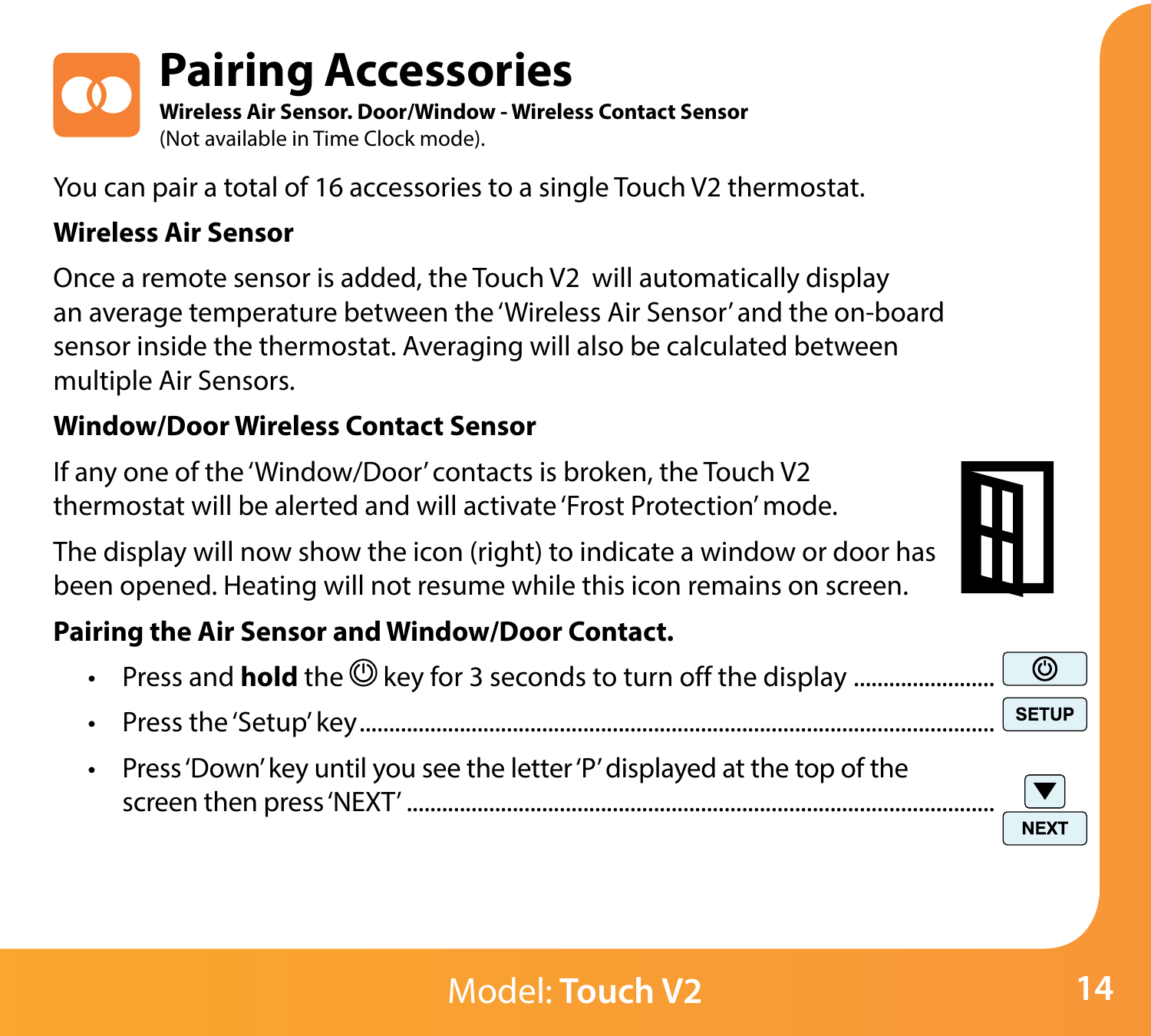**Sensors can be added.** *The thermostat will now start a 99 second countdown. During this time multiple*



• On the 'Air Sensor & Window/Door Contact', press and hold the pairing button for 5 seconds. The LED will glow red to indicate pairing status



*If the sensor has successfully paired, the LED will go out after a few seconds. The thermostat display will then show '01:P' to indicate that the first accessory has joined. If countdown time elapses before all accessories have been paired, restart the countdown to add further sensors following the previous steps.*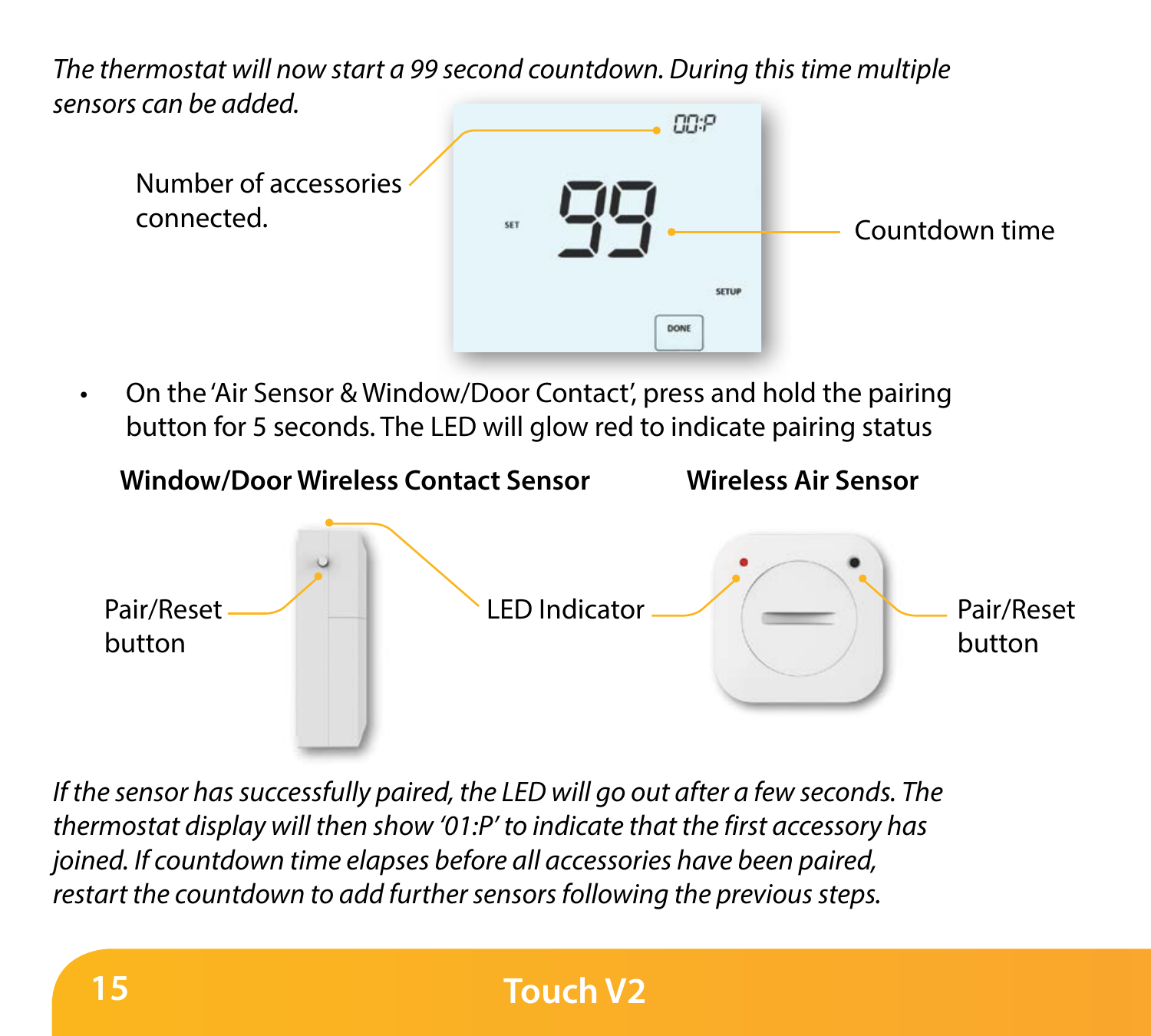



• Use the 'Up/Down' arrow keys to scroll through the list of attached accessories.................................................................................................................

*A 'Wireless Air Sensor' will show the current temperature. The 'Window/Door Contact' will display current open or closed status by showing 'OP' = Open, or 'CL'= Closed. If the Touch V2 loses connection with an accessory, the display will show "--". A battery warning symbol will be appear when an accessory reports low power. When this happens change the battery in the accessory as soon as possible.*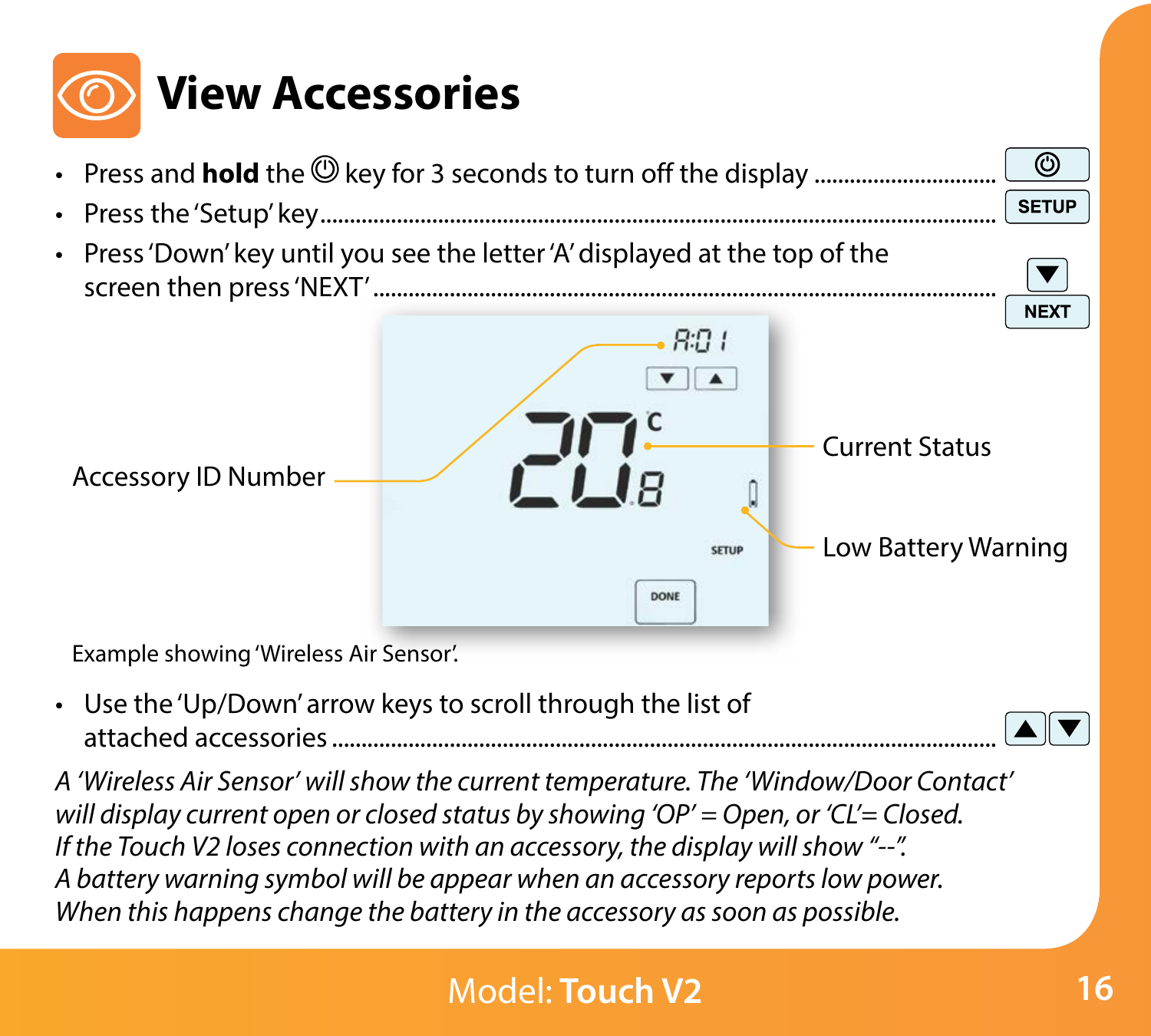

*There are two ways to remove an accessory from the Touch V2 thermostat.* 

#### **On the Sensor/Switch**

• Press and hold down the pairing/reset button for 15 seconds on the 'Sensor/Switch'. LED indicator will flash 3 times to confirm reset.



*At this point the 'Sensor/Contact' will notify the Touch V2 that it has left, and will automatically be removed from the 'Accessory Menu'.* 

#### **On the Touch V2 thermostat**

- Follow the steps on page 16 to enter the accessory menu.
- Press the 'Up/Down' arrow keys to view the accessory that will be deleted.....



*Note: You will also need to reset the sensor at this point.*

▐▲▏▼ **DONE**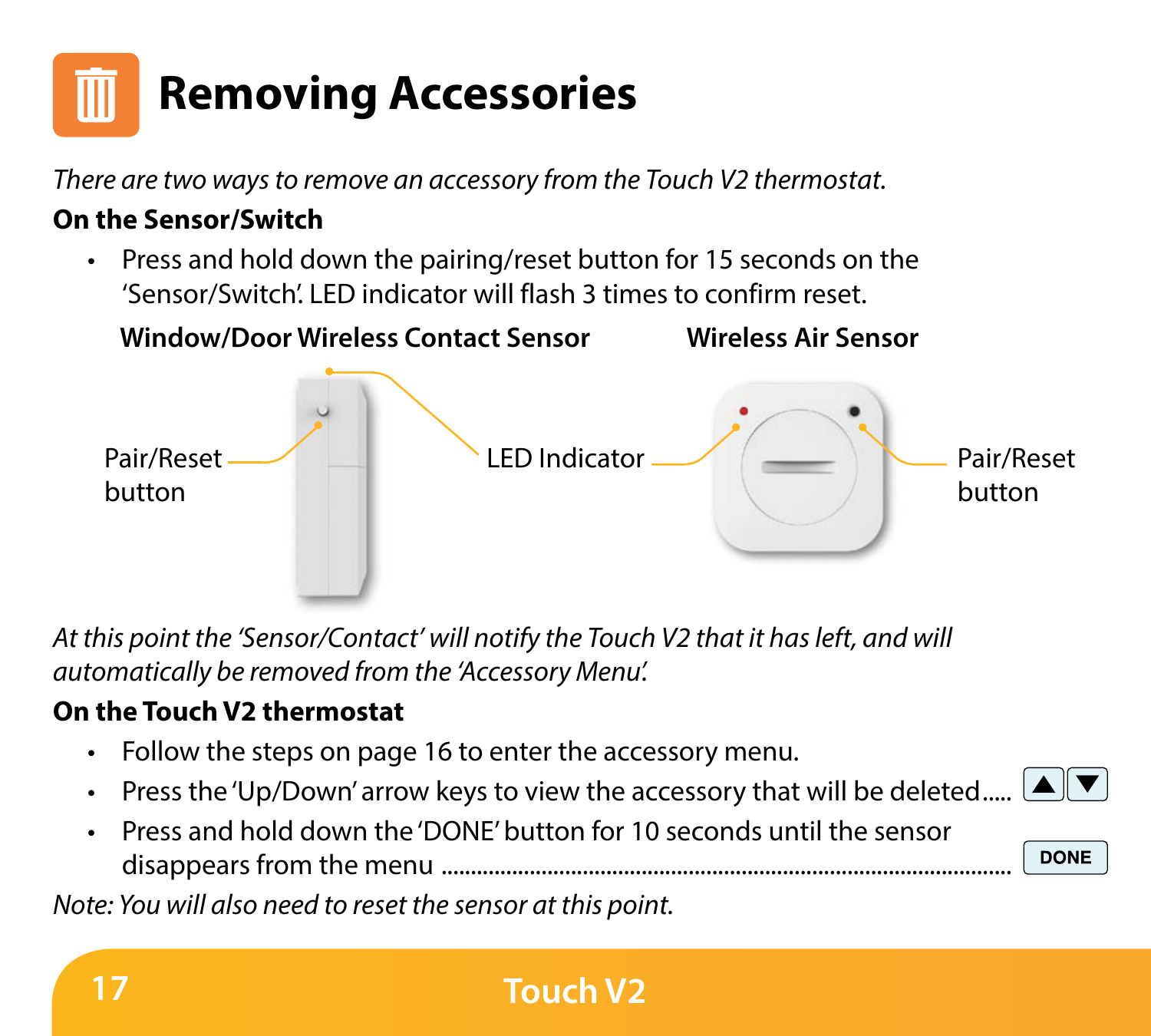

The Touch V2 offers three program mode options; Weekday/Weekend, 7 Day and 24 Hour programming. There is also the option to use the Touch V2 as a manual thermostat.

The thermostat is supplied with comfort levels already factory programmed, but these can be changed easily. The default times and temperature settings are;

07:00 - 21°C (Wake) 09:00 - 16°C (Leave) 16:00 - 21°C (Return) 22:00 - 16°C (Sleep)

Unused levels must be set to --:-- so that the Touch V2 will skip these and continue on to the next programmed time.

*For Weekday/Weekend programming, the four comfort levels are the same for Mon-Fri, but can be different for Sat-Sun. For 7 Day programming each day of the week can have four different comfort levels. In 24 Hour mode all days are programmed with the same comfort levels.*

**EDIT** • To program the 'Comfort Levels', press the 'EDIT' key ...............................................

- Use the 'DAY' key to select day/period of week (the selection will flash) ..........
- Press 'NEXT' to confirm selection ..................................................................................... **NEXT**

'WAKE' will now flash and the current time and temperature setting will be shown

DAY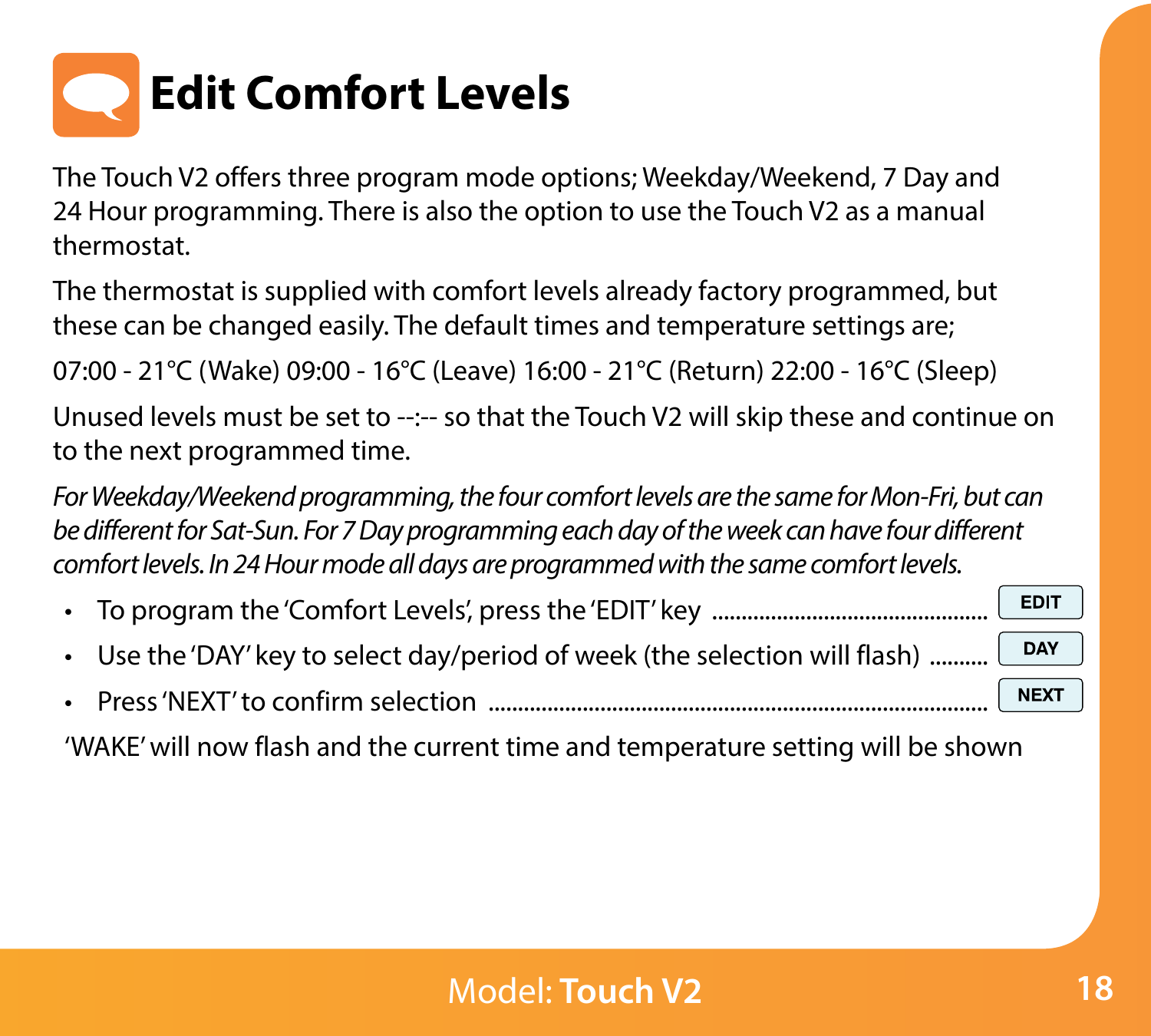| $\bullet$ | Use the 'Up/Down' keys in the center to set the temperature $\ldots$ $\ldots$ $\ldots$ $\ldots$ $\ldots$ |
|-----------|----------------------------------------------------------------------------------------------------------|
| $\bullet$ |                                                                                                          |
|           | 'LEAVE' will now flash and the current settings will be displayed.                                       |
|           | Repeat these steps above to set all comfort levels.                                                      |
|           | For any unused periods set time to --:--                                                                 |
|           | <b>DONE</b>                                                                                              |
|           | You are able to program up to a maximum of 6 levels. Enable this in the feature menu.                    |
|           |                                                                                                          |

*Program Type = 01 (see pages 26-29).*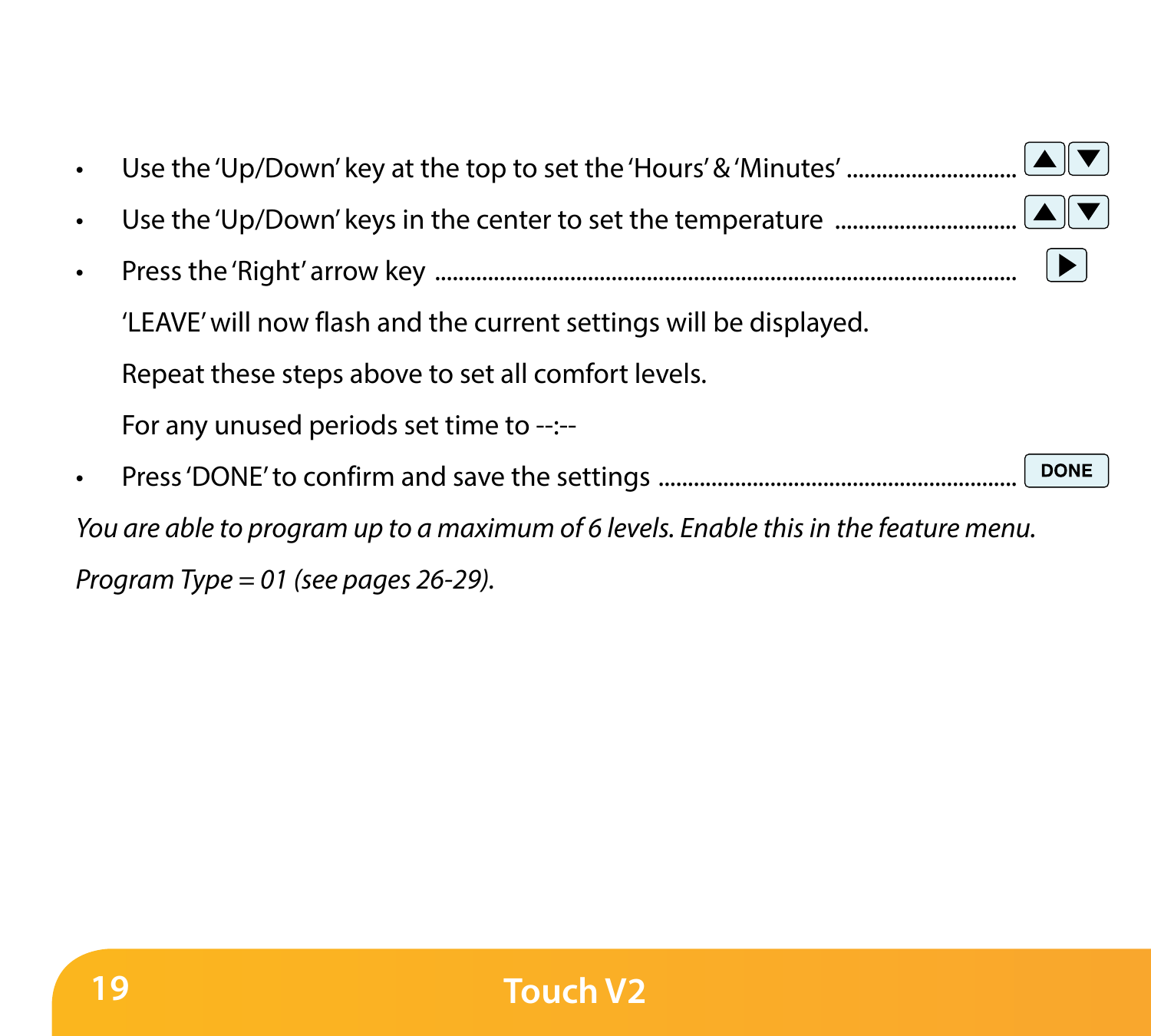

Alternatively, to cancel this override, press the Up or Down key ........................... then press 'CANCEL' .................................................................................................................

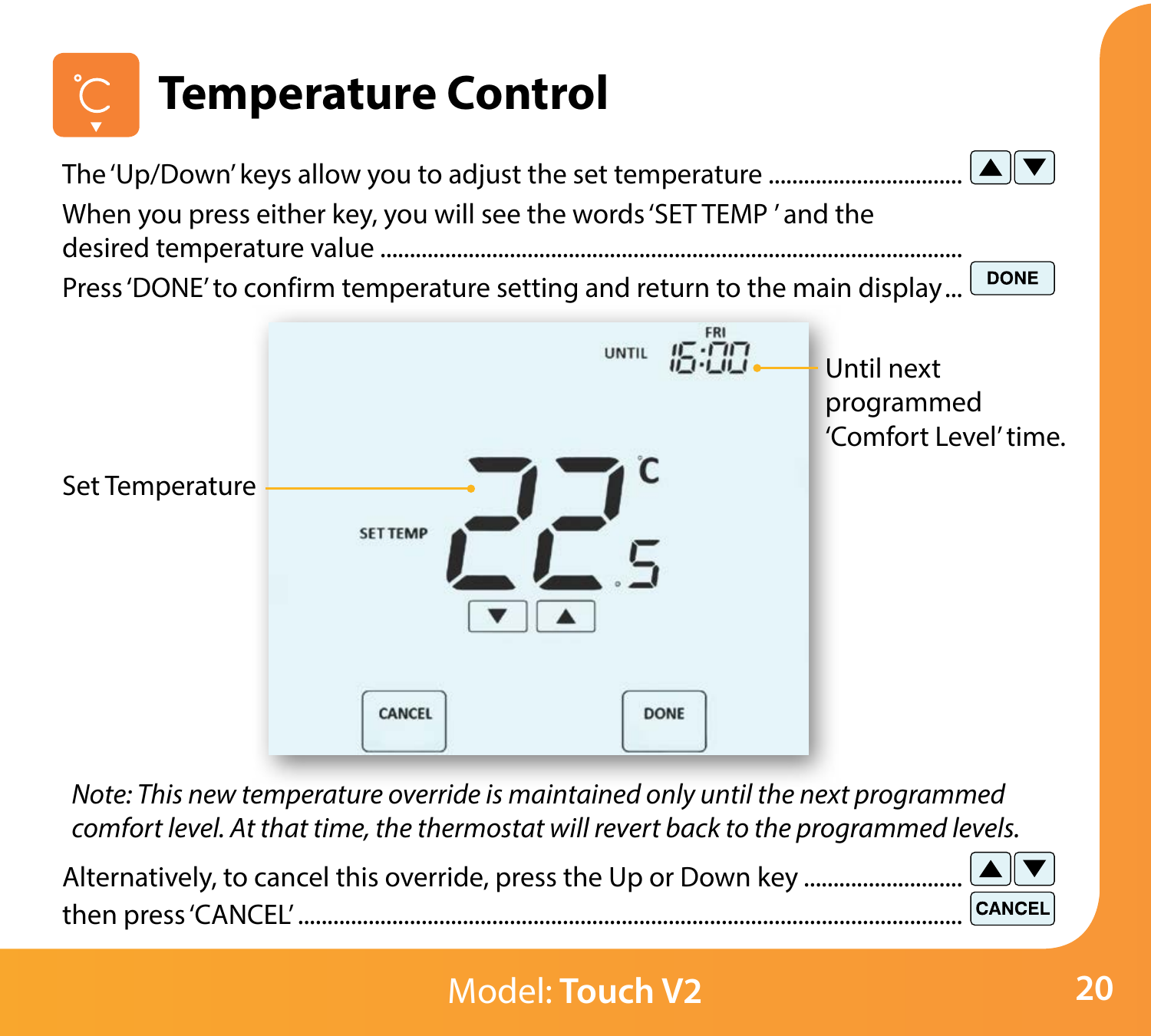

The temperature hold function allows you to manually override the current operating program and set a different temperature for a desired period.

HOLD

**NEXT** 

**DONE** 

- Press the 'Hold' key once...........................................................................................................
- Use the 'Up/Down' keys to set the desired 'Hold' time (Hours) then press 'NEXT' .........................................................................................................................

Minutes will now flash.

- Use the 'Up/Down' keys to set the desired 'Hold' time (Minutes) .................................
- Use the 'Up/Down' keys to set the desired 'Hold' temperature...................................
- Press 'DONE' to confirm selection .........................................................................................

You will see the 'HOLD LEFT' indication is displayed on screen. The time will countdown the set duration and then revert to the normal program.

#### **Cancel/Edit Temperature Hold**

HOLD • Press the 'Hold' key once........................................................................................................... CANCE • Press'CANCEL' to cancel the Hold and return to normal operation .................. **EDIT** • Alternatively, press the 'EDIT' key to adiust current 'Hold' settings ...................

To edit 'Hold' settings follow the same procedure as indicated in the steps at the top of this page.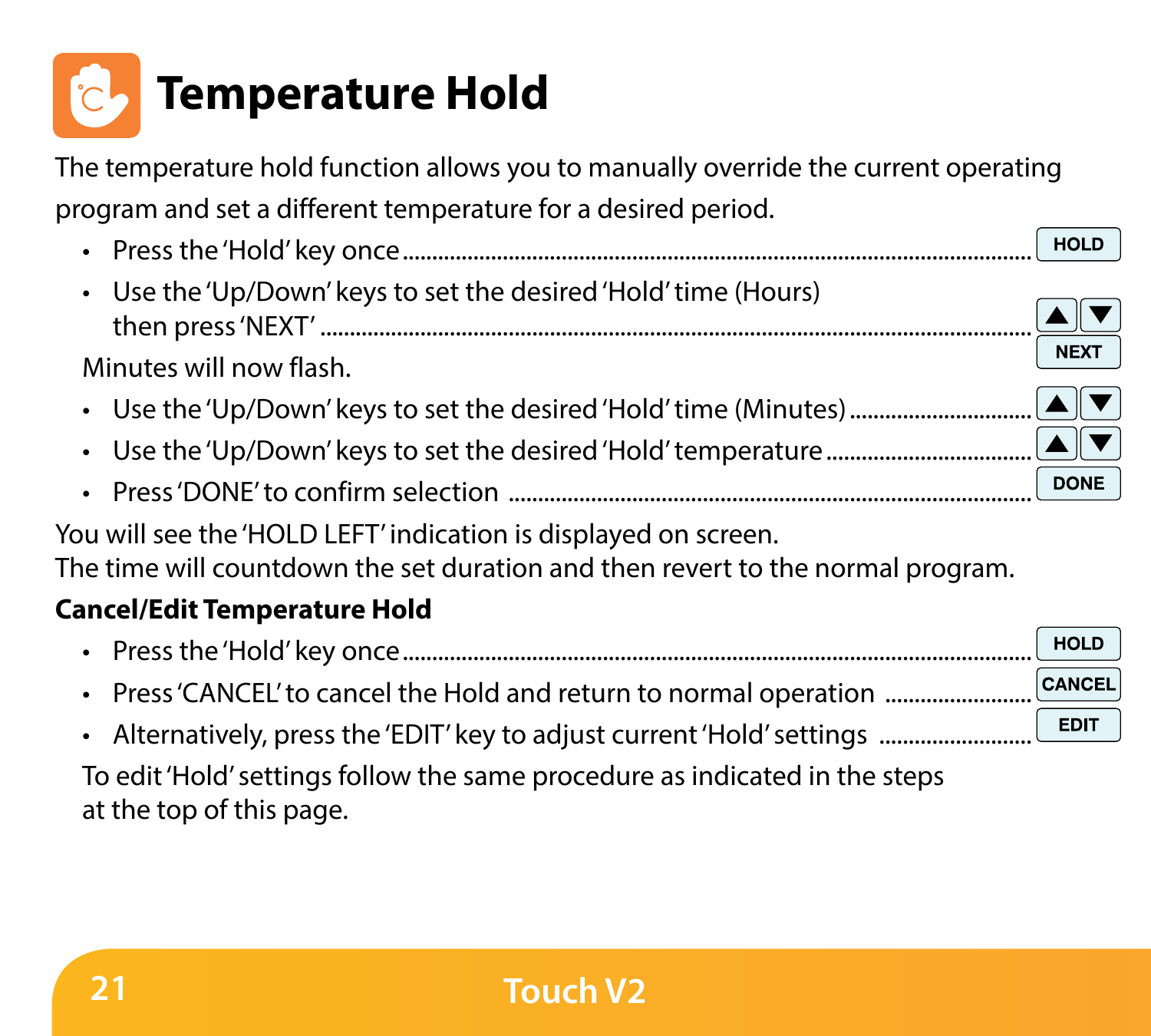

This feature allows the next 'Comfort Level' setting to be brought forward and become active before its pre-programmed time. *Note: Multiple advances aren't allowed.*

#### **To enable 'Advance'**

- Press the 'ADVANCE' key once ........................................................................................ **ADVANCE** 'ADVANCED UNTIL' time and the 'SET' temperature will now be displayed.
- Press 'DONE' to confirm selection .................................................................................
- To view the 'SET' temperature during 'Advance' tap either the 'Up' or 'Down' key once .... 1 Press 'DONE' to exit ..............

• To change the 'SET' temperature during 'Advance', use the 'Up/Down' keys followed b 'DONE' to confirm .................

|  | 'NΕ |
|--|-----|



#### **To cancel 'Advance'**

• Press the 'Advance' key once, then press 'CANCEL' .................................................

**DONE**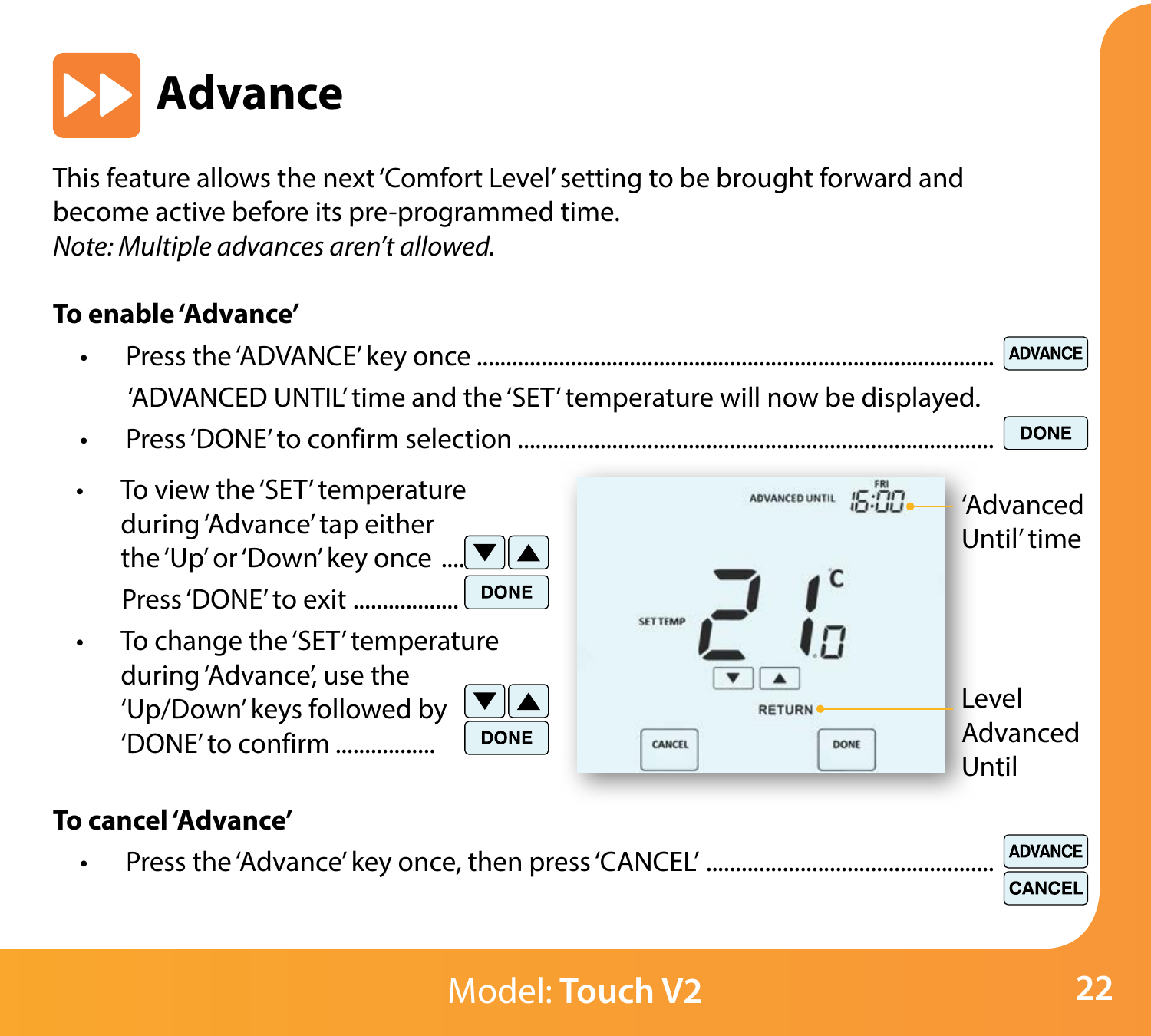

The frost icon will toggle ON/OFF each time the  $\mathsf{\mathbb{Q}}$  key is pressed .................

 $\overline{\circ}$ 

ര

In this mode, the Touch V2 will display the frost icon and will only turn the heating 'ON' should the room temperature drop below the set frost temperature. If the heating is turned 'ON' whilst in frost mode, the flame symbol will be displayed.

To cancel the frost protect mode, press the key again ..........................................................

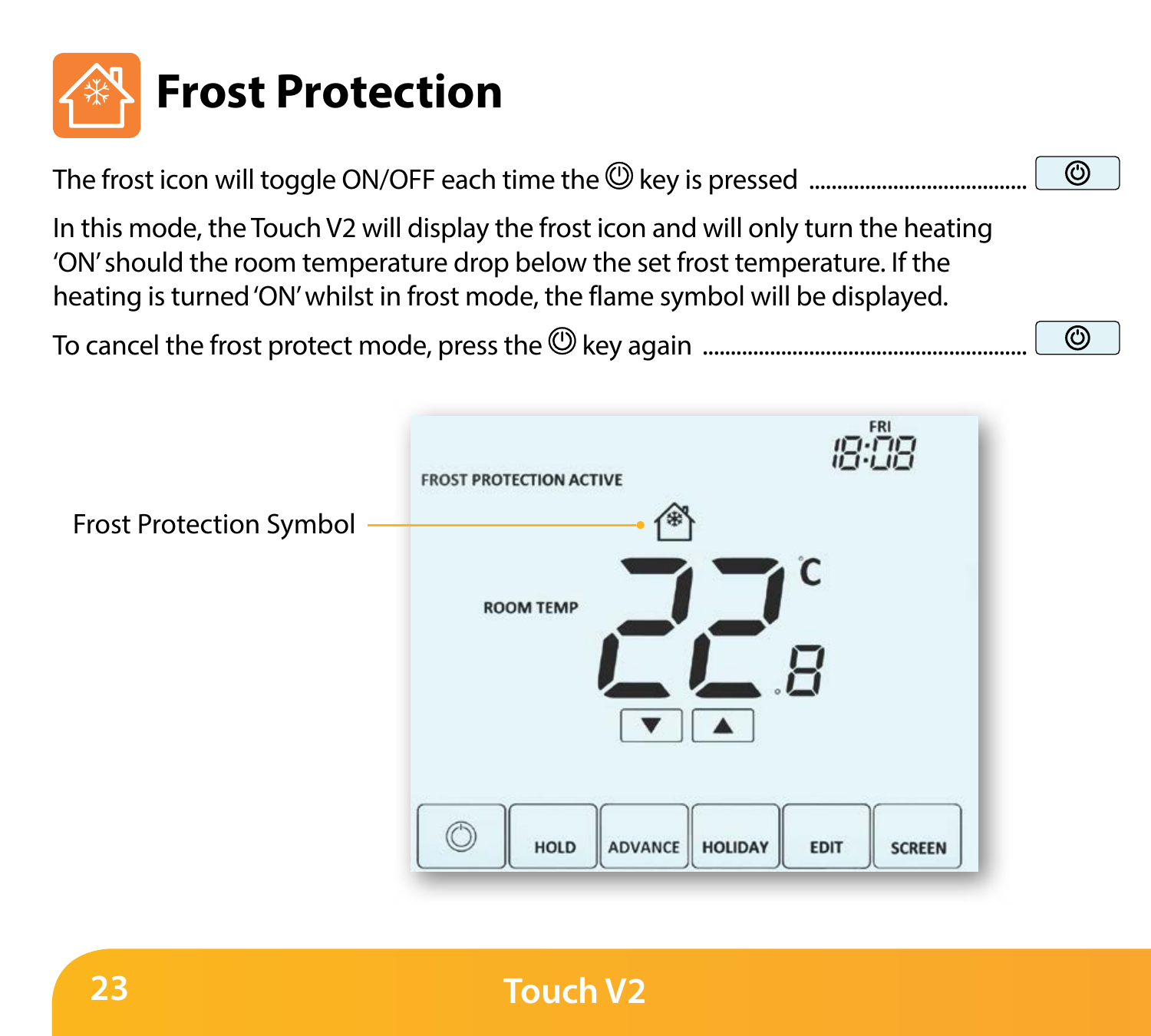# **Section Header Locking the Touch V2 Display**

The Touch V2 has a keypad lock facility. To activate the lock follow these steps.

- HOLD • Press and hold the 'HOLD' key for 3 seconds........................................................... The display will show 0000. At this point enter a four digit pin number.
- Use the 'Up/Down' keys to set the first two digits .................................................
- Press 'NEXT' ..........................................................................................................................
- Use the 'Up/Down' keys to set the next two digits ...............................................
- **DONE** • Press 'DONE' .........................................................................................................................

The display will return to the main screen and display the keypad lock indicator.

*Note: The keypad lock indicator is only displayed when the lock is active.*

# **Unlocking the Touch V2 Display**

|           | The display will show 0000.<br>At this point enter the four digit pin number you set previously. |             |
|-----------|--------------------------------------------------------------------------------------------------|-------------|
|           |                                                                                                  |             |
|           |                                                                                                  | <b>NEXT</b> |
| $\bullet$ |                                                                                                  |             |
|           |                                                                                                  | <b>DONE</b> |
|           | المتحصص والمحمد وعاله ولهامس بهجم المسوء بالمتواصل بالانتصاب والمتحالة المتعا                    |             |

The display will unlock and return to the main screen.

NEX<sub>1</sub>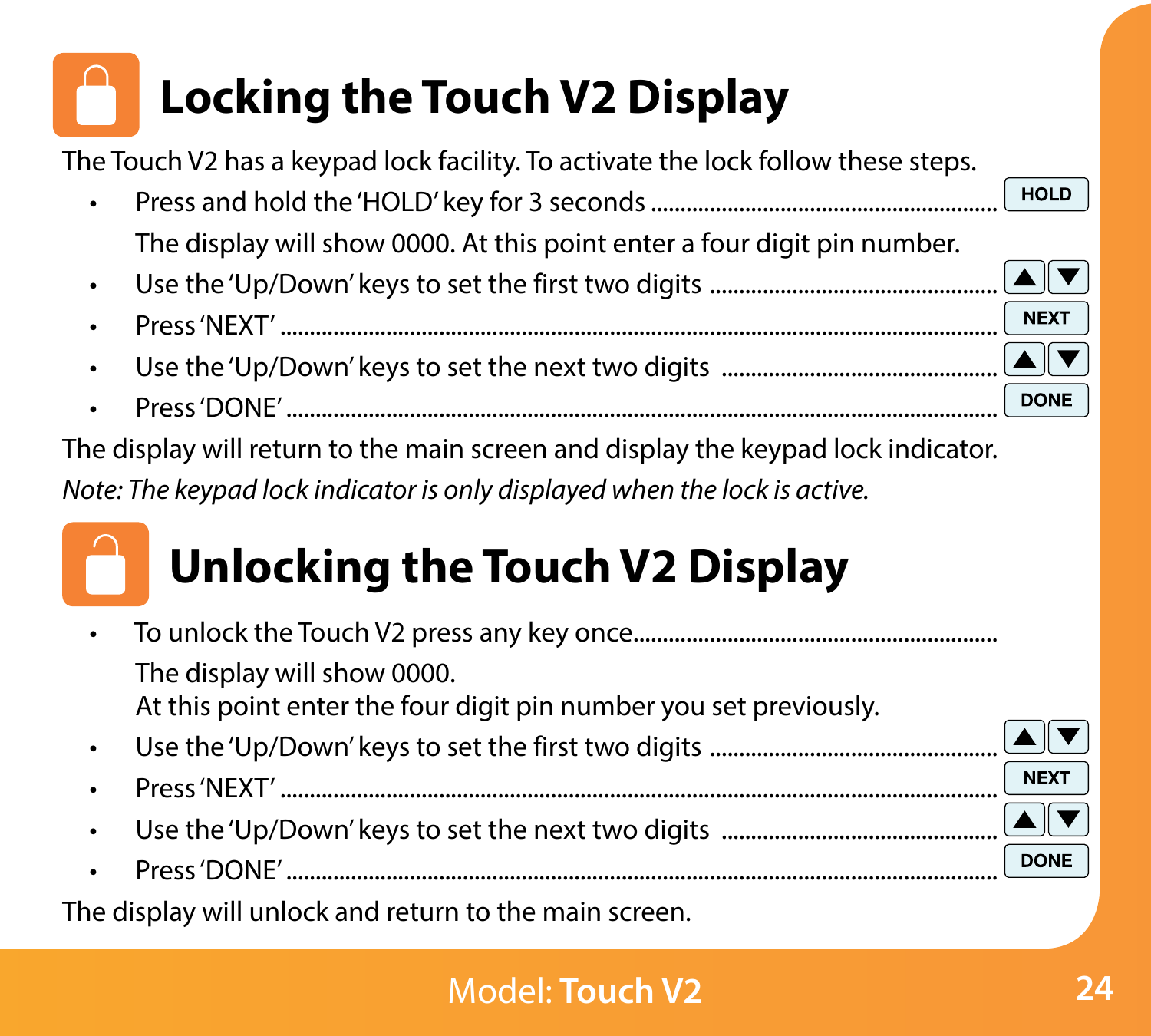

In time clock mode; the timed output will be turned off during the holiday period, then return to the programmed settings once the holiday period finishes.

In thermostat mode; the holiday function reduces the set temperature in your home to the frost mode temperature setting that is configured in the setup menu.

The Touch V2 will maintain this temperature for the duration of the holiday and will then automatically return to the program mode on your return.

#### **To set a 'Holiday'**

|                                                                            | <b>HOLIDAY</b>   |
|----------------------------------------------------------------------------|------------------|
| Enter the return time (hours) by using the 'Up/Down' keys then             | NEX <sub>1</sub> |
| Enter the return time (minutes) by using the 'Up/Down' keys then           | NEX <sub>1</sub> |
|                                                                            |                  |
|                                                                            | <b>DONE</b>      |
| The display will now show $\vec{=}$ and indicate 'Frost Protection Active' |                  |
| To view or change the 'Set' frost temperature while in 'Holiday' mode,     | <b>DONE</b>      |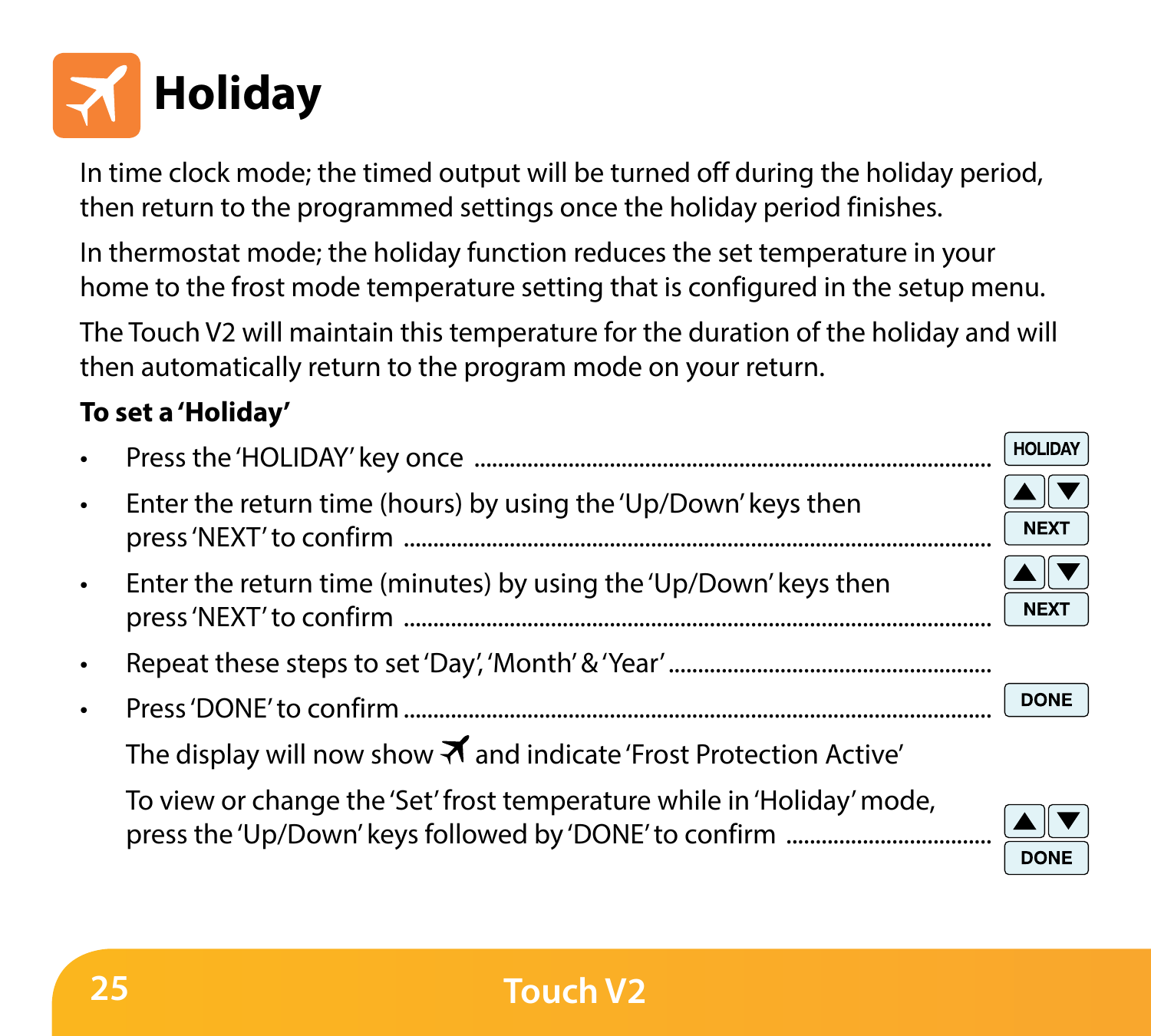

#### **THE FOLLOWING SETTINGS ARE OPTIONAL AND IN MOST CASES NEED NOT BE ADJUSTED.**

**Viewing Accessories:** Current status of each accessory, remote sensors and window switches.

**Pairing Accessories:** to a wireless room sensor or window switch.

**Temperature Format:** This function allows you to select between °C and °F.

**Switching Differential:** This function allows you to increase the switching differential of the thermostat. The default is 1°C which means that with a set temperature of 20°C, the thermostat will switch the heating on at 19°C and off at 20°C. With a 2°C differential, the heating will switch on at 18°C and off at 20°C.

Condition: Whilst "Optimum Start" is in effect the 'Switching Differential' shall default to 1ºC/F

**Output Delay:** To prevent rapid switching, an output delay can be entered. This can be set from 00 - 15 minutes. The default is 00 which means there is no delay. Condition: Output delay will not be in effect while 'Optimum Start' is running.

**Temperature Up/Down Limit:** This function allows you to limit the use of the up and down keys. This limit is also applicable when the thermostat is locked and so allows limited control of the heating system.

**Sensor Selection:** On this thermostat, you can select which sensor should be used. You can select between air temperature only, floor temperature, or both. When you enable both sensors, the floor sensor is used as a floor limiting sensor and is designed to prevent the floor from overheating.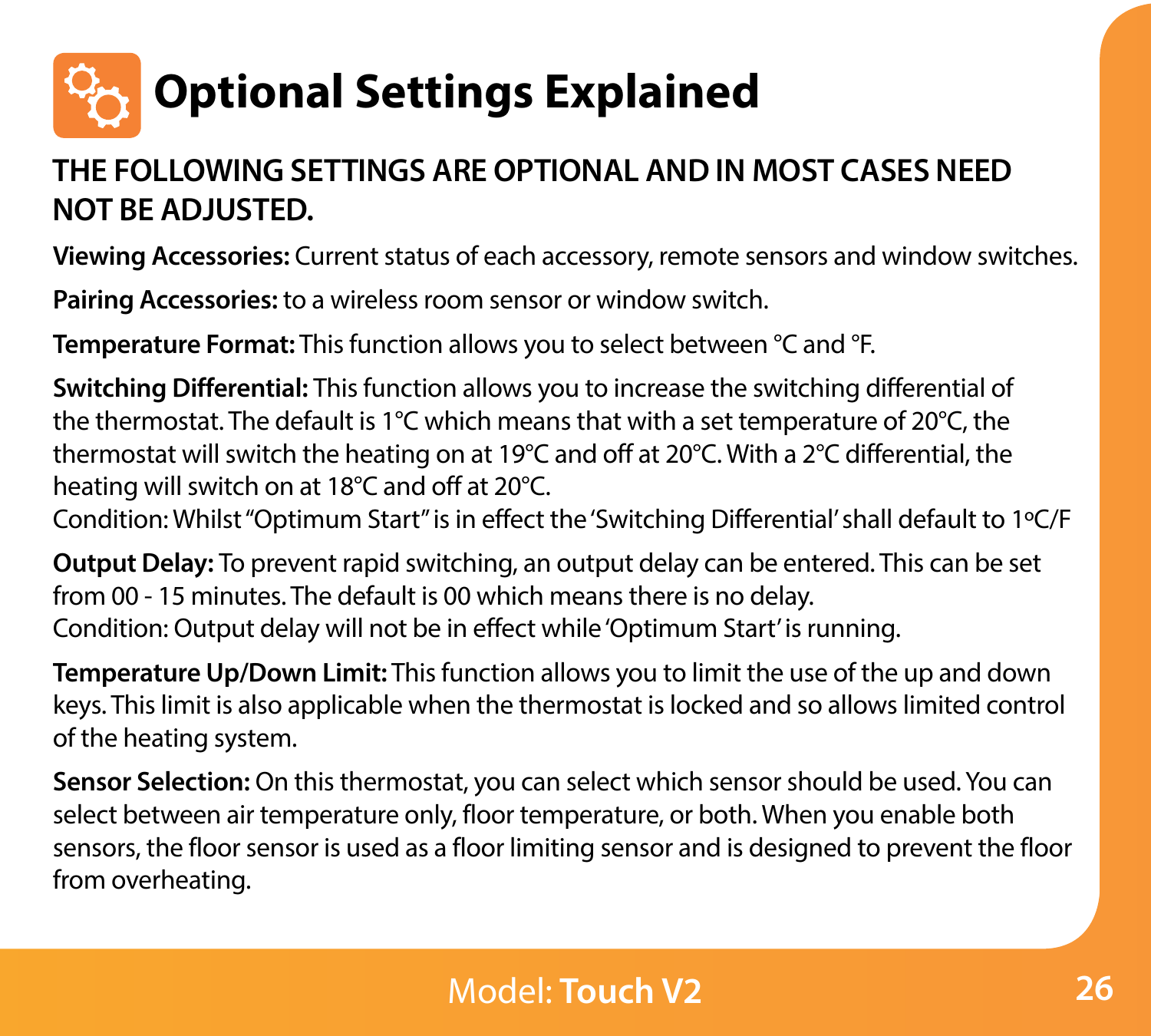**Section Header** floor limiting temperature from 20-45°C, this protects the floor from overheating. (28°C is **Floor Temp Limit:** When the Floor Sensor has been enabled in feature 05, you can set a the default).

*Note: 'Air Sensor Only' MUST NOT be used to control electric underfloor heating. Floor Sensor or Both Air & Floor should be used.*

**Optimum Start:** Optimum start will delay enabling of the heating system to the latest possible moment avoiding unnecessary heating and ensure the building has reached its desired temperature at the programmed time. The thermostat uses the rate of change information to calculate how long the heating needs to raise the building temperature 1°C.

**Rate of Change:** Number of minutes to raise the temperature by 1°C. *Note: The user cannot change this feature and is for information only.*

**Programming Mode:** The following program modes are available;

- Non-Programmable Basic up/down override temperature control.
- 5/2 Day Programming 4 levels for the weekdays and 4 different levels for the weekend.
- 7 Day Programming 4 levels for each day.
- 24 Hours 4 levels over a 24 hour period.

**Daylight Saving Time (DST):** is where the thermostat sets the clocks forward one hour from 'Standard Time' during the summer months, and back again in autumn, in order to make better use of natural daylight.

**Communications ID:** To interface with building management systems using the standard Modbus protocol.

**Program Type:** You can select between 4 or 6 program heating levels.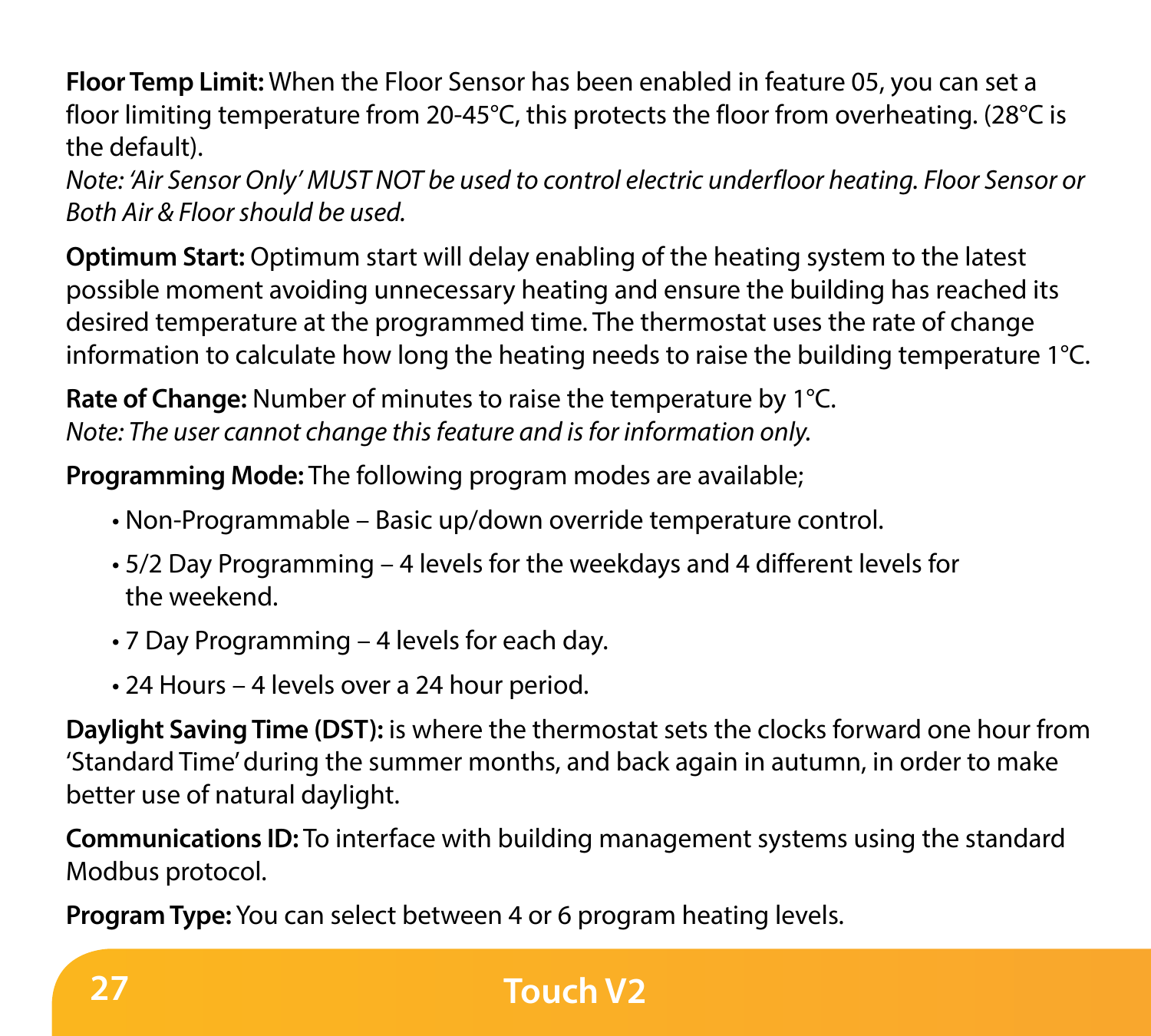

# **Section Header Optional Settings - Feature Table**

| <b>FEATURE</b>                   | <b>DESCRIPTION</b>                   | <b>SETTING</b>                                                                                                                                                                                                                             |
|----------------------------------|--------------------------------------|--------------------------------------------------------------------------------------------------------------------------------------------------------------------------------------------------------------------------------------------|
| A                                | <b>Viewing Accessory</b>             | Information only                                                                                                                                                                                                                           |
| P                                | <b>Pairing Accessories</b>           | Commences countdown from 99 - 00 seconds.                                                                                                                                                                                                  |
| 01<br>Menu<br><b>Entry Point</b> | <b>Temperature Format</b>            | $00 = C$ , $01 = C$ (00 = Default)                                                                                                                                                                                                         |
| 02                               | Switching Differential               | $00 = 0.5^{\circ}$ C, 01 = 1.0°C (Default) $02 = 2.0^{\circ}$ C, 03 = 3.0°C                                                                                                                                                                |
| 03                               | <b>Output Delay</b>                  | 00 - 15 Minutes (00 = Default)                                                                                                                                                                                                             |
| 04                               | Up/Down Temperature Limit            | $00^{\circ}$ - 10°C (00° = Default)                                                                                                                                                                                                        |
| 0 <sub>5</sub>                   | <b>Sensor Selection</b>              | 00 = Built in Sensor with optional wireless Remote Air (Default)<br>01 = Wireless Remote Air Only<br>02 = Floor Sensor Only<br>03 = Built in + Floor Sensor + optional wireless Remote Air<br>04 = Floor Sensor + Wireless Remote Air Only |
| 06                               | Floor Temperature Limit              | 20°C - 45°C (28°C Default)                                                                                                                                                                                                                 |
| 07                               | Optimum Start                        | $00 = Disabeled (Default)$ $01 = 1$ Hour $02 = 2$ Hours<br>$03 = 3$ Hours $04 = 4$ Hours $05 = 5$ Hours                                                                                                                                    |
| 08                               | Rate of Change                       | Information Only                                                                                                                                                                                                                           |
| 09                               | Program Mode                         | $00 = 5/2$ $01 = 7$ Day $02 = 24$ Hour<br>$03$ = None programmable                                                                                                                                                                         |
| 10                               | (DST) Daylight Saving                | $00 =$ Disabled (Default) $01 =$ Enabled                                                                                                                                                                                                   |
| 11                               | <b>Communications ID</b><br>(Modbus) | $01 - 32$<br>$00 = Disabled$                                                                                                                                                                                                               |
| 12                               | Program Type                         | 00 = 4 Comfort Levels (Default)<br>$01 = 6$ Comfort Levels                                                                                                                                                                                 |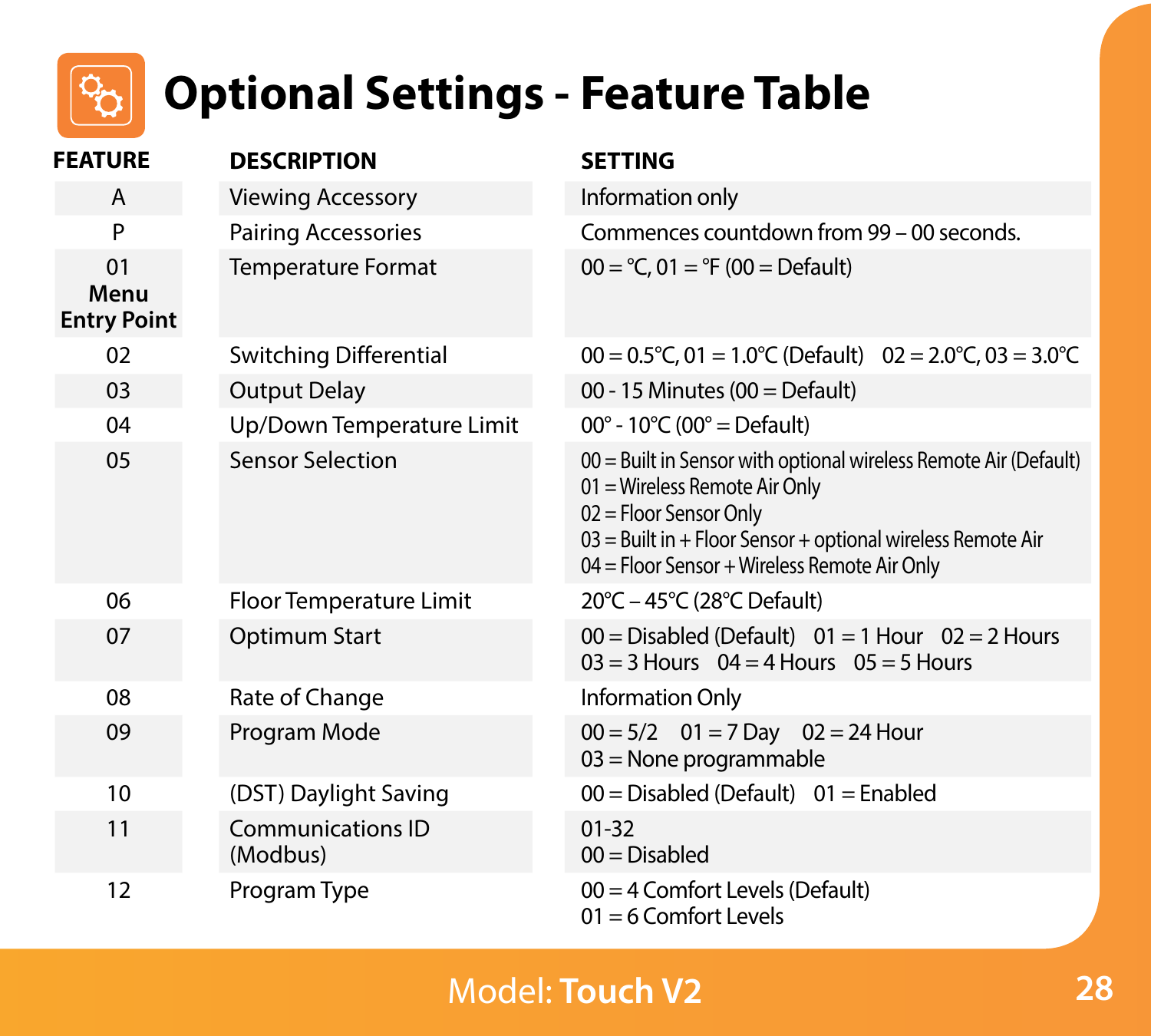

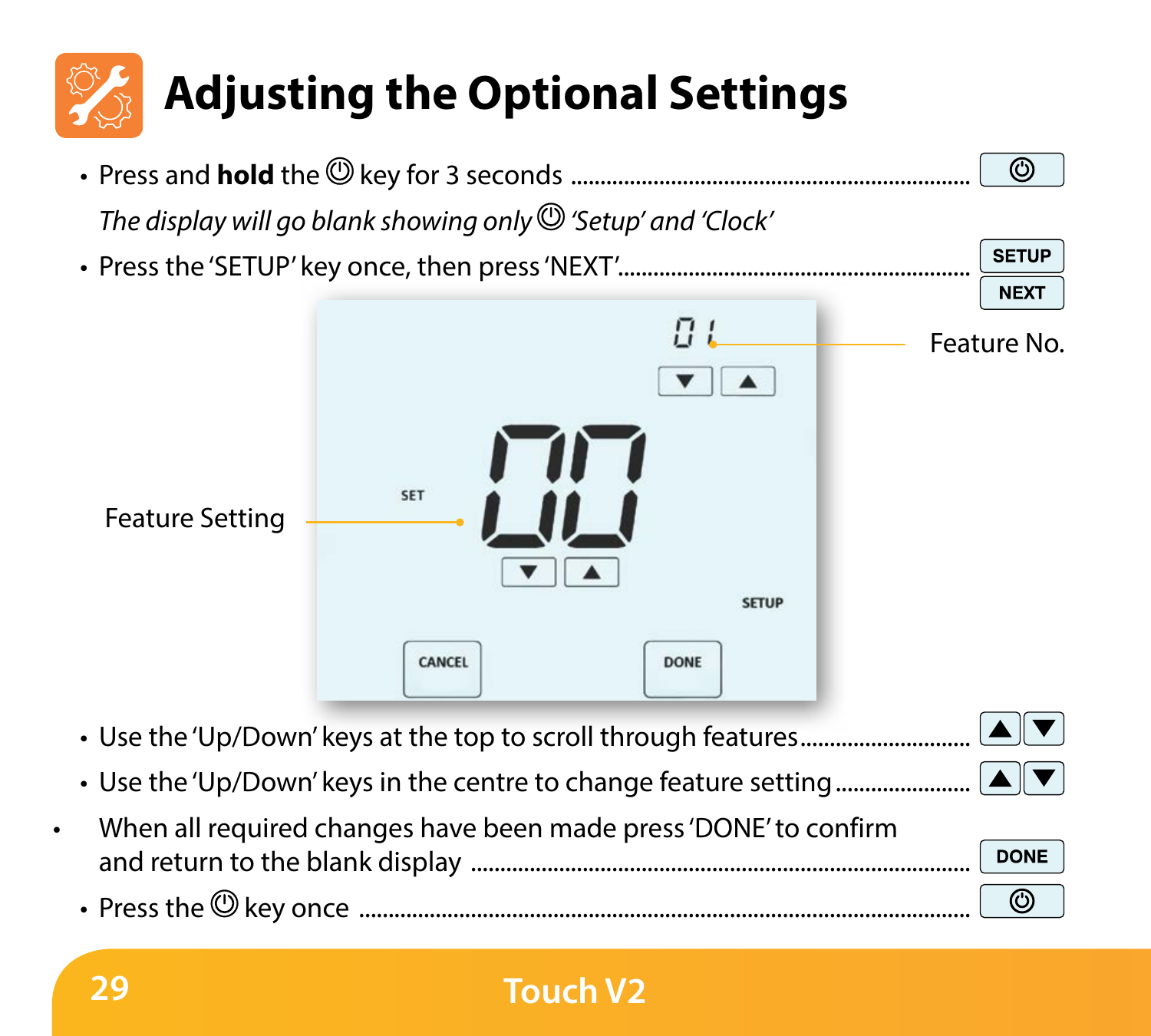

If the thermostats on board sensor is disabled and is reliant on a single wireless remote sensor for temperature measurement, failsafe will activate if connection is lost.

- From the moment 'E2' is displayed on screen, failsafe will become active.
- Approximately 12 minutes later the thermostat will enable the heat source for an initial 12 minute period and then repeat every hour.
- Failsafe will continue until the thermostat re-establishes connection to the remote sensor.



# **Modbus**

Modbus interface allows the thermostat to be controlled via home automation or a building management system.

- A maximum of 32 devices can be connected to a single RS485 adapter.
- It is recommended that a foil twisted pair (FTP) cable is used for the Modbus connections.
- All Modbus connections should be daisy chained rather than wired in a star formation.
- If the Touch V2 thermostat is the last Modbus device on the end of the chain, move the toggle switch on the back of the fascia to the 'On' position. The contract of the contract of the contract of the contract of the contract of the contract of the contract of the contract of the contract of the contract of the contract of the contract of the contract of

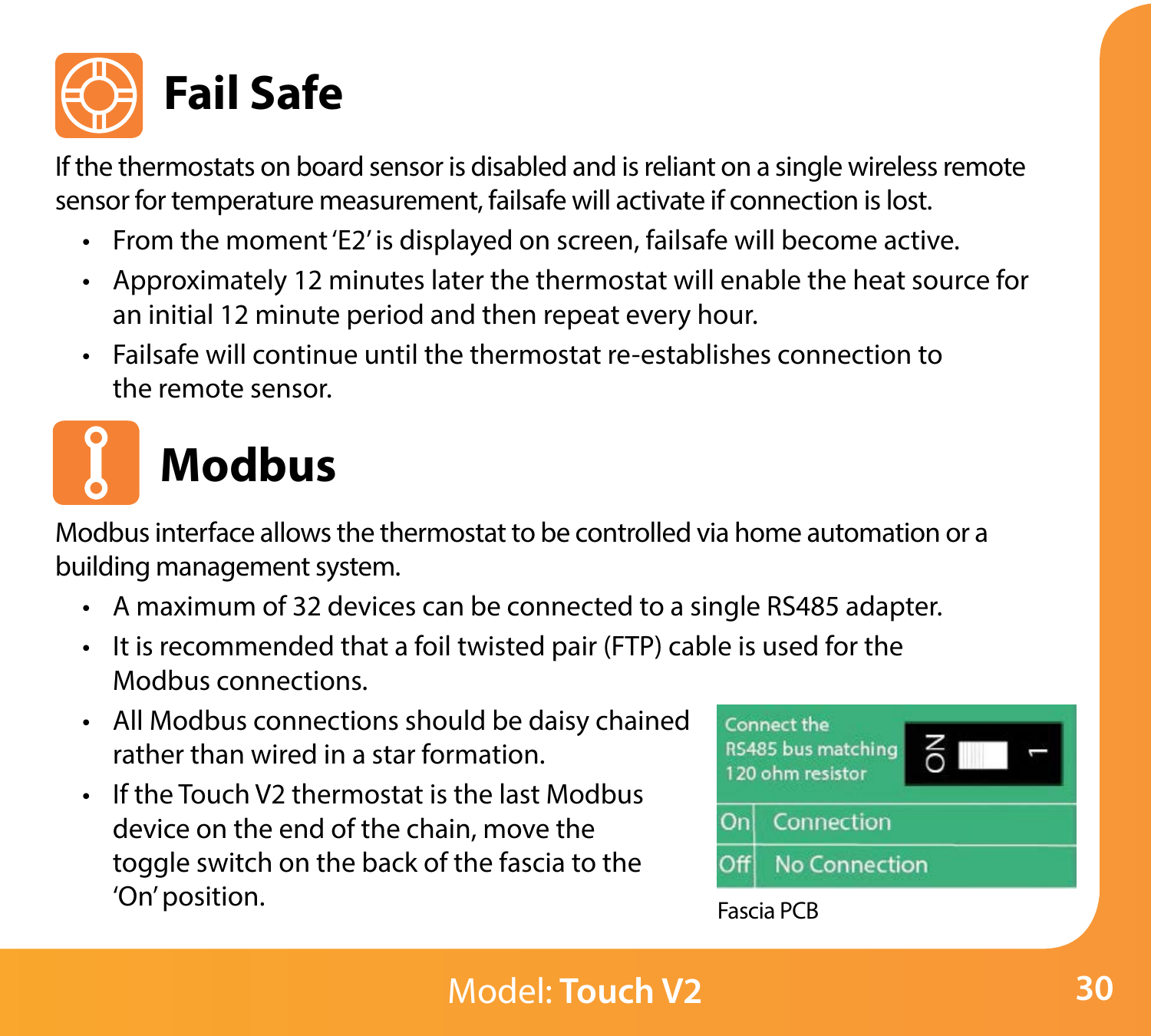# **Section Header Recalibrating the Touch V2**

This thermostat is factory set and need not re-calibrating under normal operation! To calibrate, follow the step below.

> $\circ$ ര

DONE  $\circ$ 

- Press and **hold** the key for 3 seconds ................................................................... *The display will go blank showing only 'Setup' and 'Clock'.*
- Press and **hold** the key for 10 seconds .................................................................

The current temperature will appear on the display.

- Use the 'Up/Down' keys to configure the new temperature value ...............
- Press the 'DONE' key to confirm the change and the display will go blank
- Press the key once to turn the thermostat 'ON' .................................................



# **Error Codes**

The Touch V2 will display an error code if there is a fault with the temperature sensor, these error codes are explained below.

- E0 = The internal sensor has developed a fault.
- E1 = The remote FLOOR probe has not been connected. The remote FLOOR probe has not been wired correctly. The remote FLOOR probe is faulty.
- E2 = The WIRELESS AIR SENSOR has not been paired correctly. The WIRELESS AIR SENSOR has lost connection to the Touch V2. (check batteries).

The remote WIRELESS AIR SENSOR is faulty.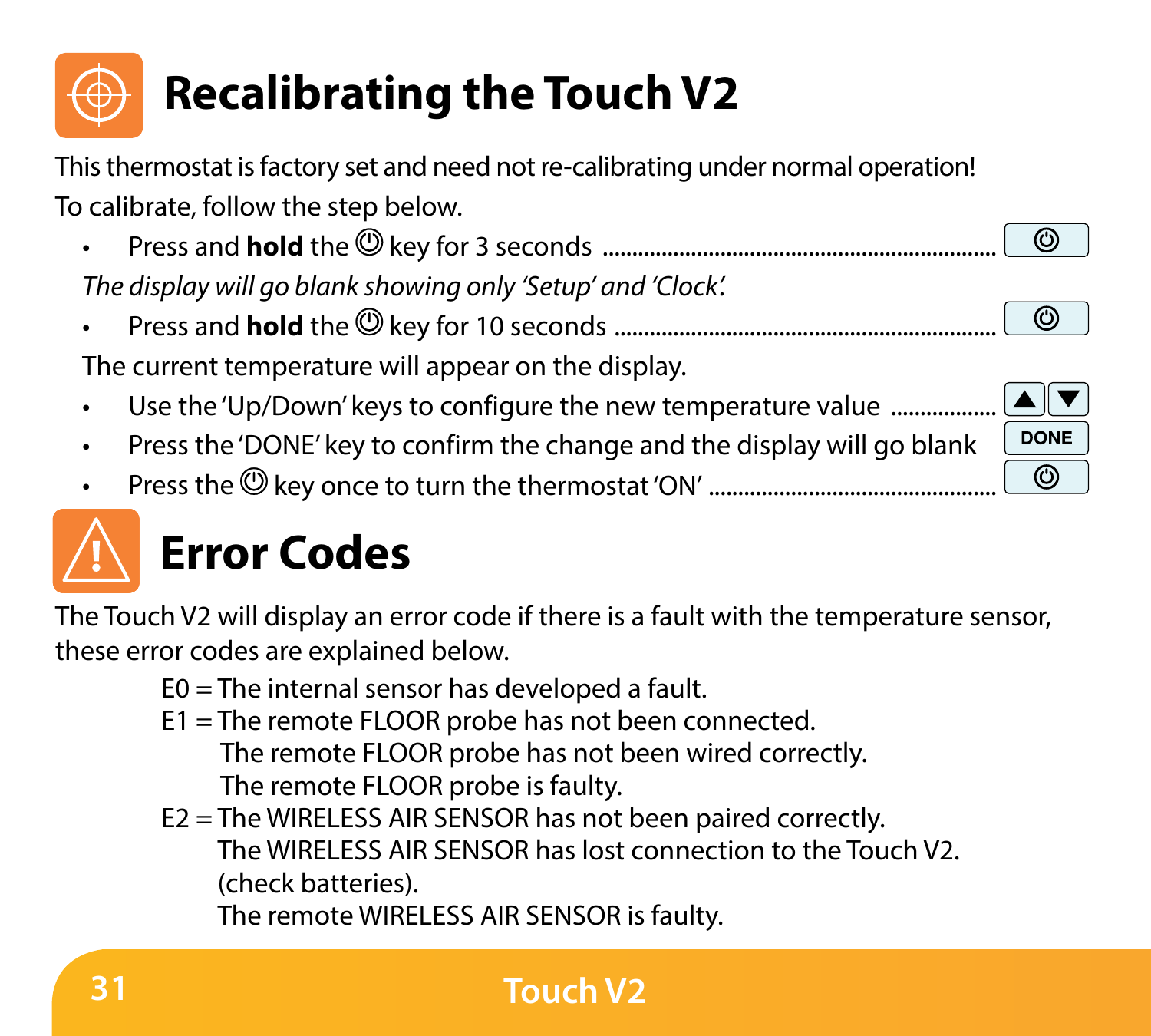

# **Section Header Wiring Diagram - Touch V2 Switch Live Output**



This product must only be installed by a qualified electrician and comply with local installation regulations.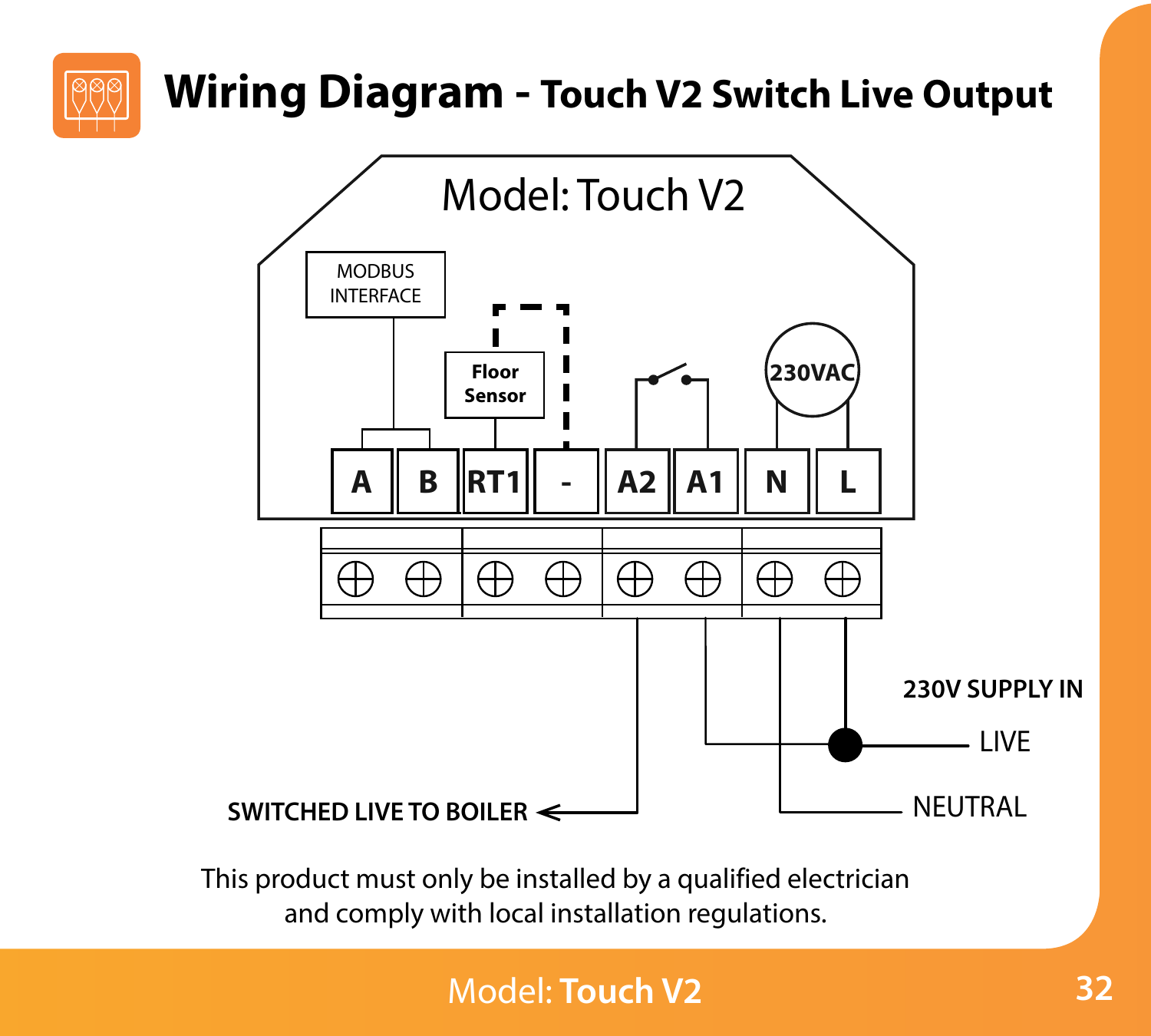

### **Section Header Thermostat & Time Clock Modes Wiring Diagram - Touch V2 Volt Free Output**



This product must only be installed by a qualified electrician and comply with local installation regulations.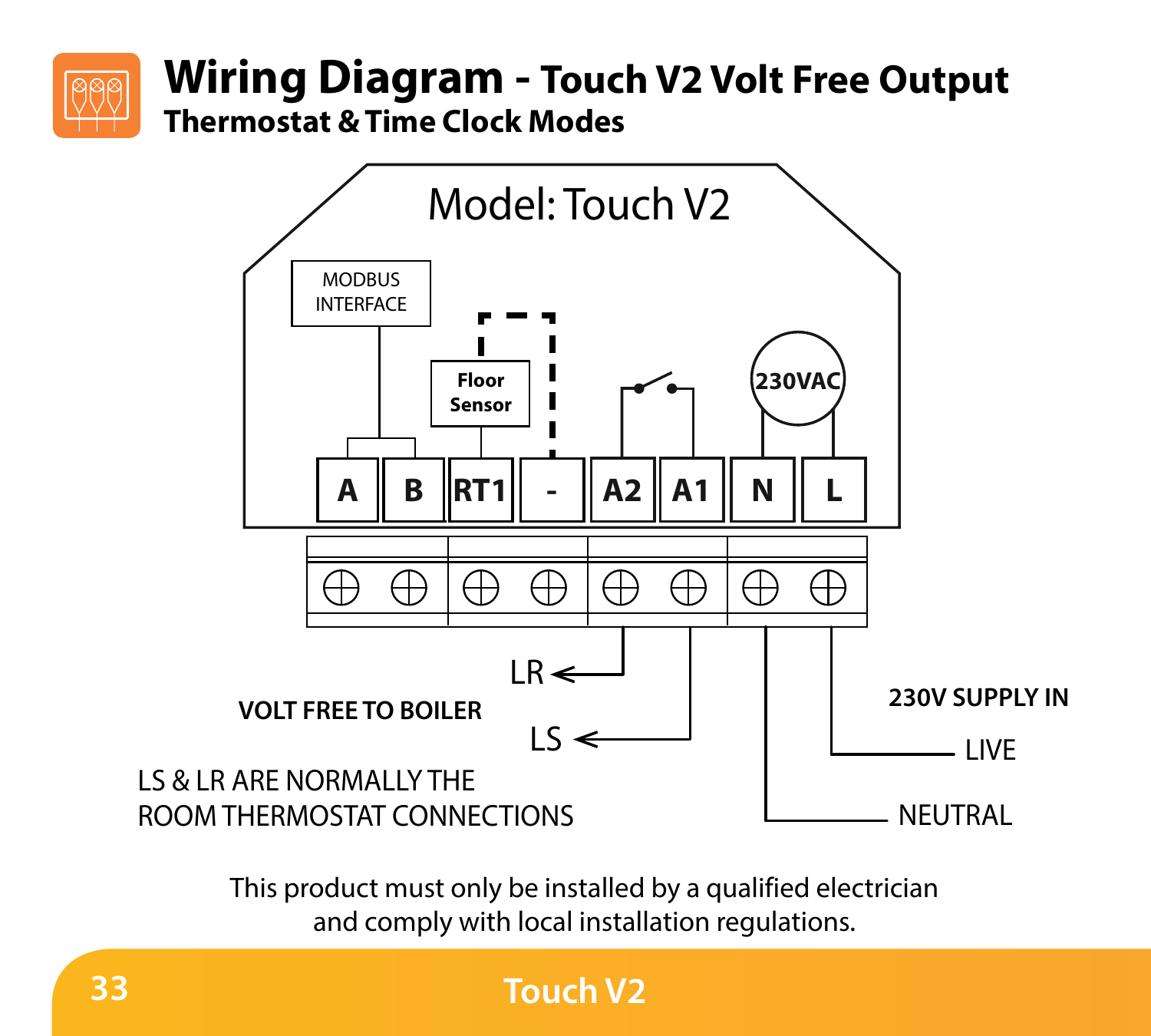

This product must only be installed by a qualified electrician and comply with local installation regulations.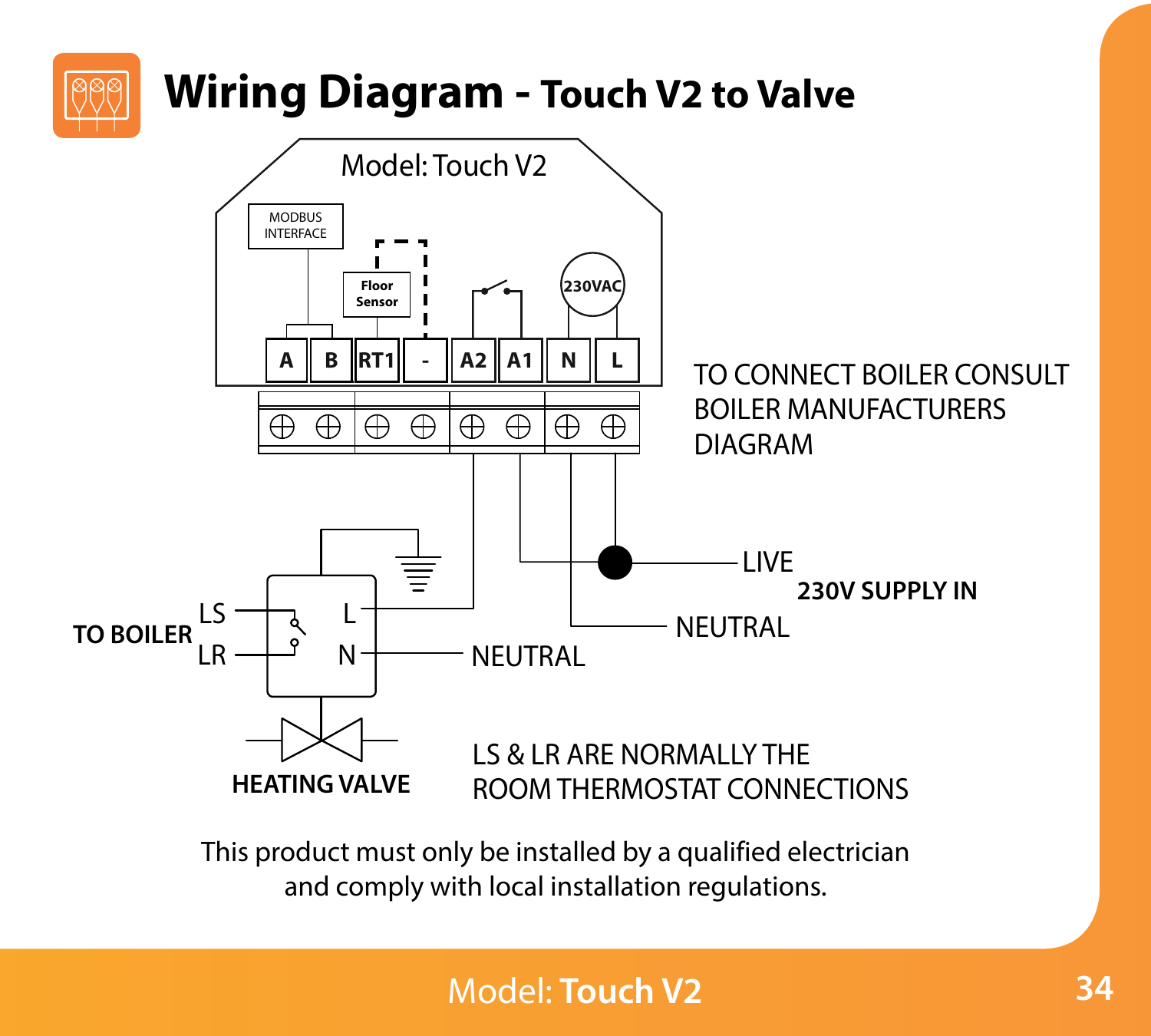

# **Section Header Wiring Diagram - Touch V2 Switch Live to UH8**



This product must only be installed by a qualified electrician and comply with local installation regulations.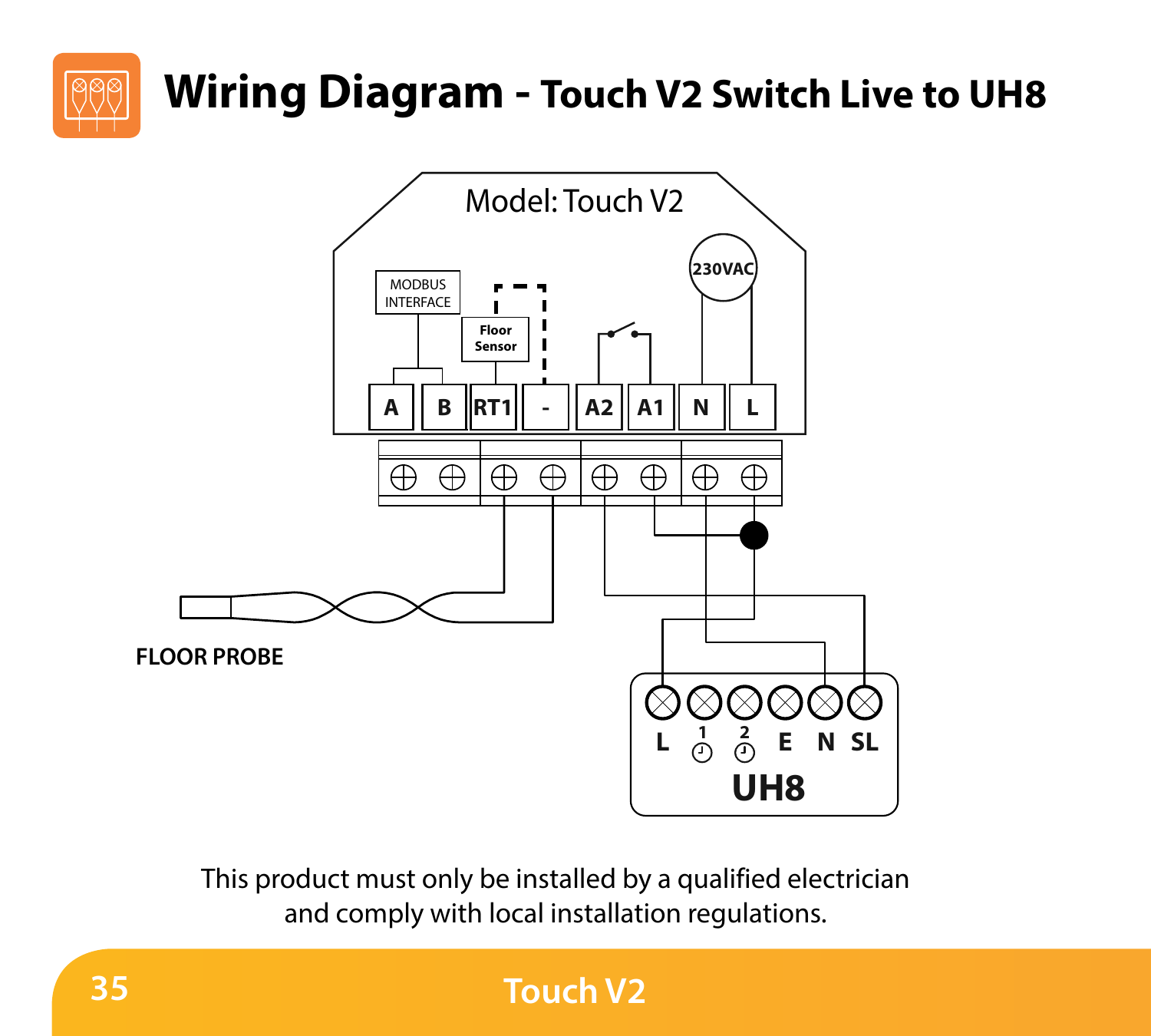

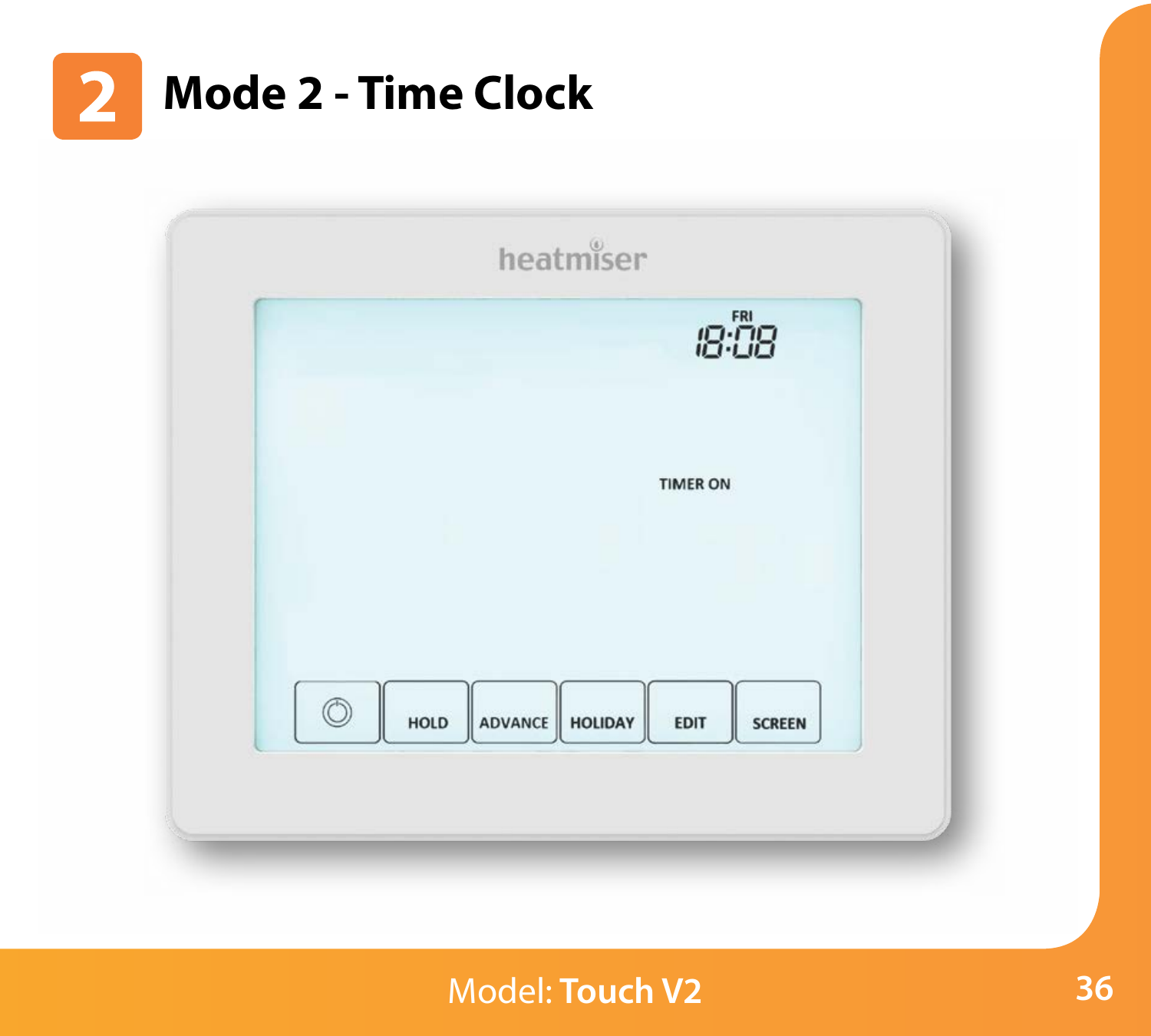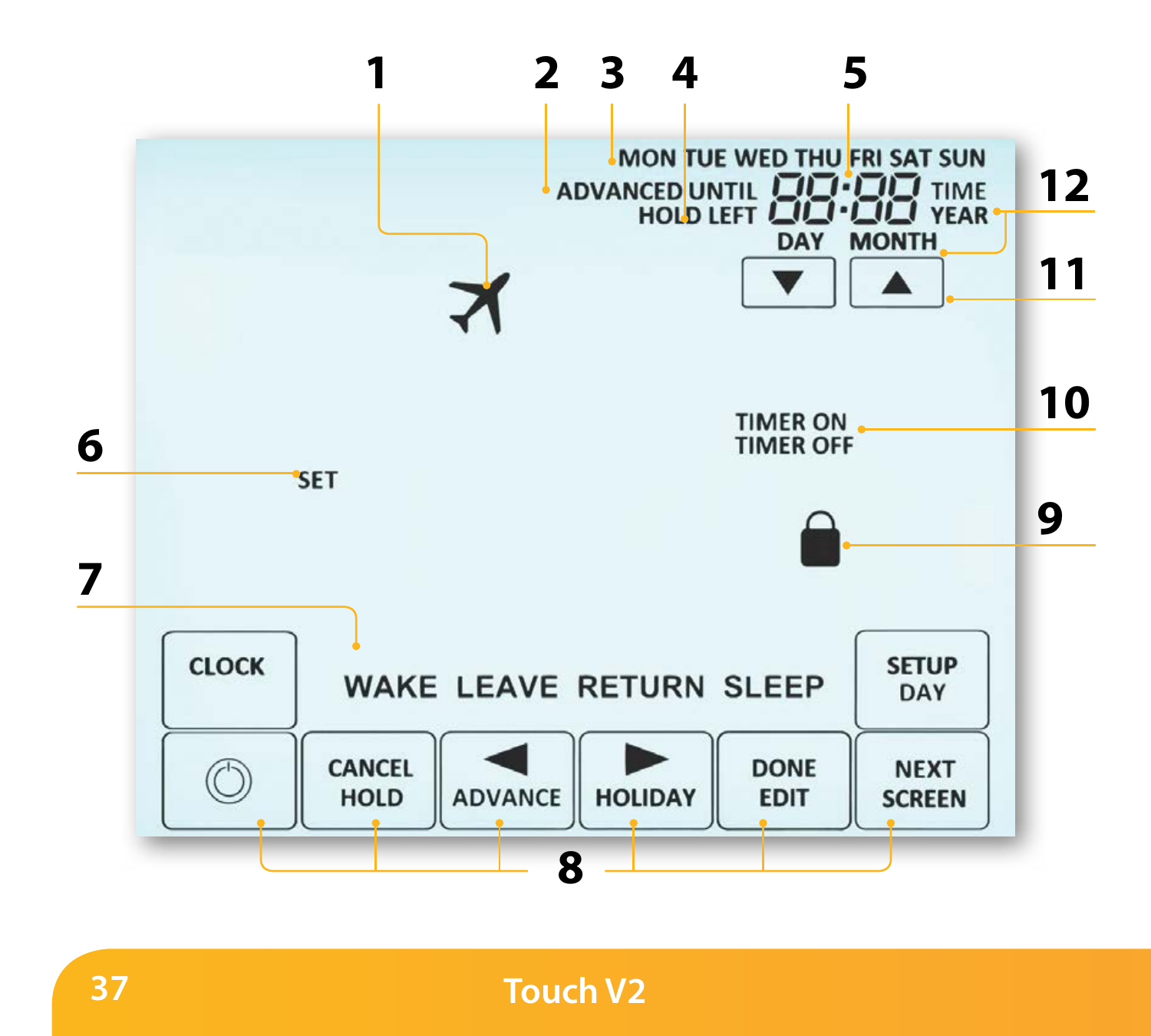

- 1. Holiday Displayed when the time clock is in holiday mode.
- 2. Advanced Until Displayed when the time clock is advanced to the next programmed comfort level.
- 3. Day Indicator Displays the day of the week.
- 4. Hold Left Displayed when a timer hold is active, the remaining time will be shown.
- 5. Clock Time displayed in 24 hour format.
- 6. Set Indicated when changes are being made to the current set point.
- 7. Program Indicator Displayed during programming, to show which level is being altered.
- 8. Navigation/Programming keys Used to configure the Touch V2.
- 9. Keypad Lock Indicator Displayed when the keypad is locked.
- 10. Timer On/Off Indicates state of time clock output.
- 11. Up/down keys Increase/decrease of higher digit group.
- 12. Time/Day/Month/Year Displays when setting the Clock/Calendar or a Holiday Period.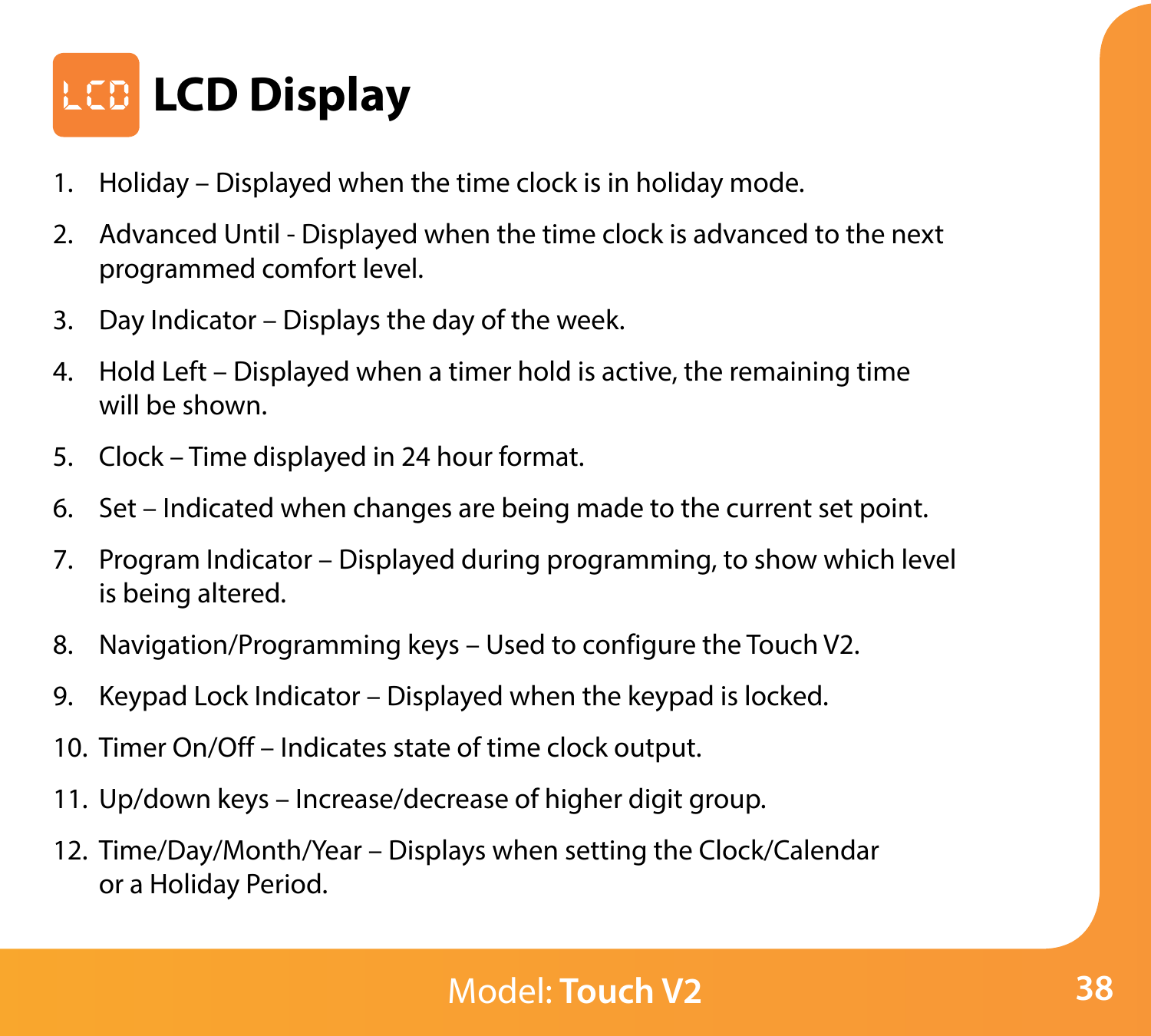# **Section Header Setting the Switching Times**

| To program the 'Switching times', press the 'EDIT' key ………………………………………………………………… | <b>EDIT</b> |
|----------------------------------------------------------------------------------|-------------|
| • Use the 'DAY' key to select day/period of week (the selection will flash)      | DAY         |
|                                                                                  | <b>NEXT</b> |
|                                                                                  |             |
|                                                                                  |             |
|                                                                                  | <b>NEXT</b> |
|                                                                                  |             |
|                                                                                  |             |
|                                                                                  |             |
|                                                                                  |             |
|                                                                                  |             |
|                                                                                  |             |
|                                                                                  | <b>DONE</b> |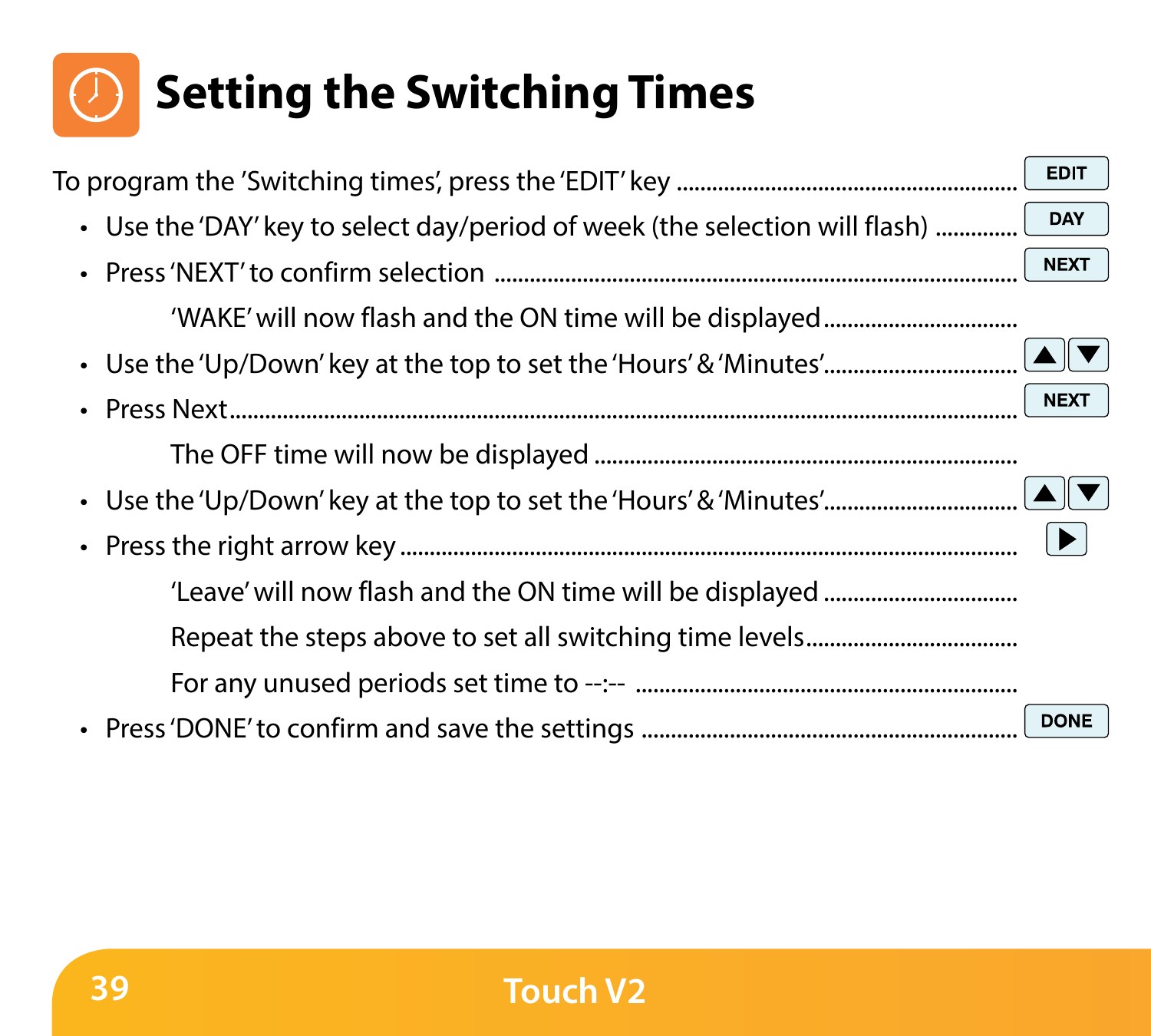

This feature allows the next 'Switching time level' setting to be brought forward and become active before its pre-programmed time. Note: Multiple advances aren't allowed.

#### **To enable 'Advance'**

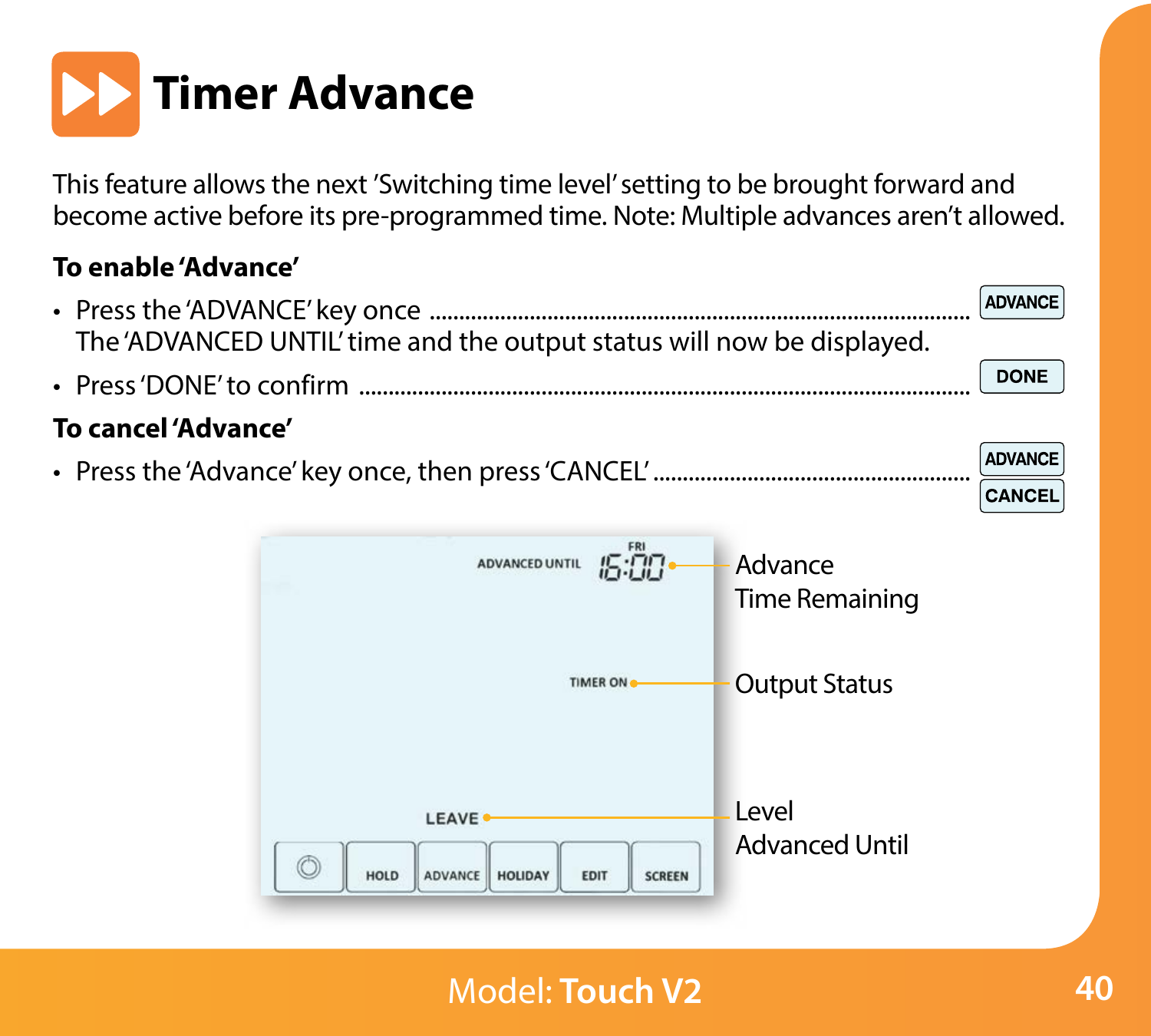# **Section Header Timer Override**

To override the timed output 'ON/OFF', follow these steps.

| <b>HOLD</b>                                                                                                                  |
|------------------------------------------------------------------------------------------------------------------------------|
| • Use the 'Up/Down' keys to set the desired 'Hold' time (Hours) then press 'NEXT' $\boxed{\blacktriangle\blacktriangledown}$ |
| Minutes will now flash.                                                                                                      |
|                                                                                                                              |
|                                                                                                                              |
| <b>DONE</b>                                                                                                                  |
|                                                                                                                              |
| The time will countdown the set duration and then revert to the normal program.                                              |
| The contract Theory Account dialect                                                                                          |

#### **To cancel Timer Override**

| • Press 'HOLD' then press 'CANCEL' |  | CANCEL |  |
|------------------------------------|--|--------|--|
|------------------------------------|--|--------|--|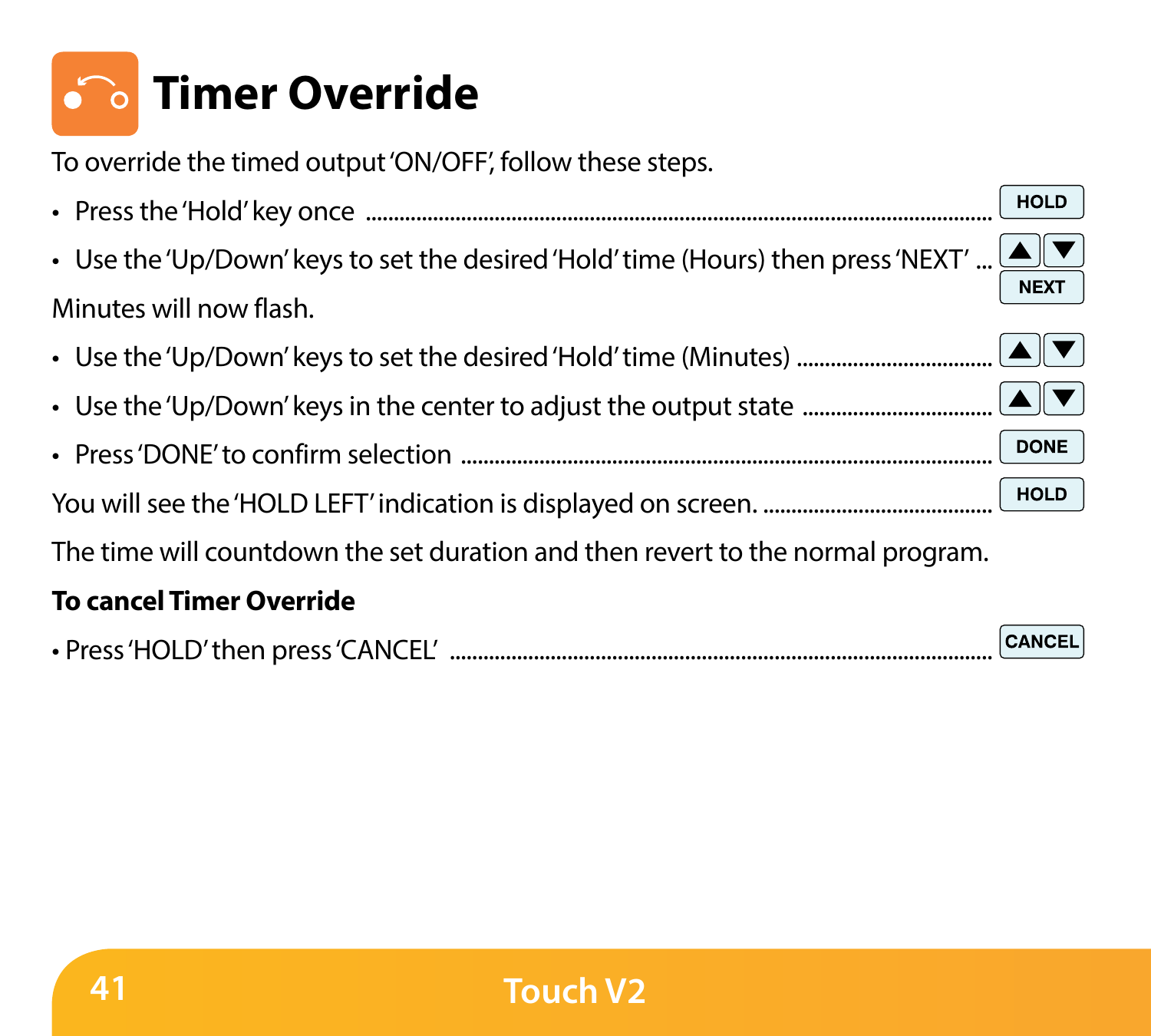

**Programming Mode:** The following program modes are available;

**5/2 Day Programming** - 4 On/Off switching times for the weekdays and 4 On/Off switching times for the weekend.

**7 Day Programming** - 4 individual On/Off switching times for each day.

**24 Hours** - 4 On/Off switching times over a 24 hour period.

**Daylight Saving Time (DST):** is where the thermostat sets the clocks forward one hour from Standard Time during the summer months, and back again in autumn, in order to make better use of natural daylight.

**Communications ID:** To interface with building management systems using the standard Modbus protocol.



| <b>FEATURE</b>             | <b>SETTING</b>                                           |
|----------------------------|----------------------------------------------------------|
| Program Mode               | $00 = 5/2$ (Default),<br>$01 = 7$ Day,<br>$02 = 24$ Hour |
| Daylight Saving Time (DST) | $00 = Disabled$ (Default) $01 =$ Enabled                 |
| Communications ID          | $01-32(00) = Disable$                                    |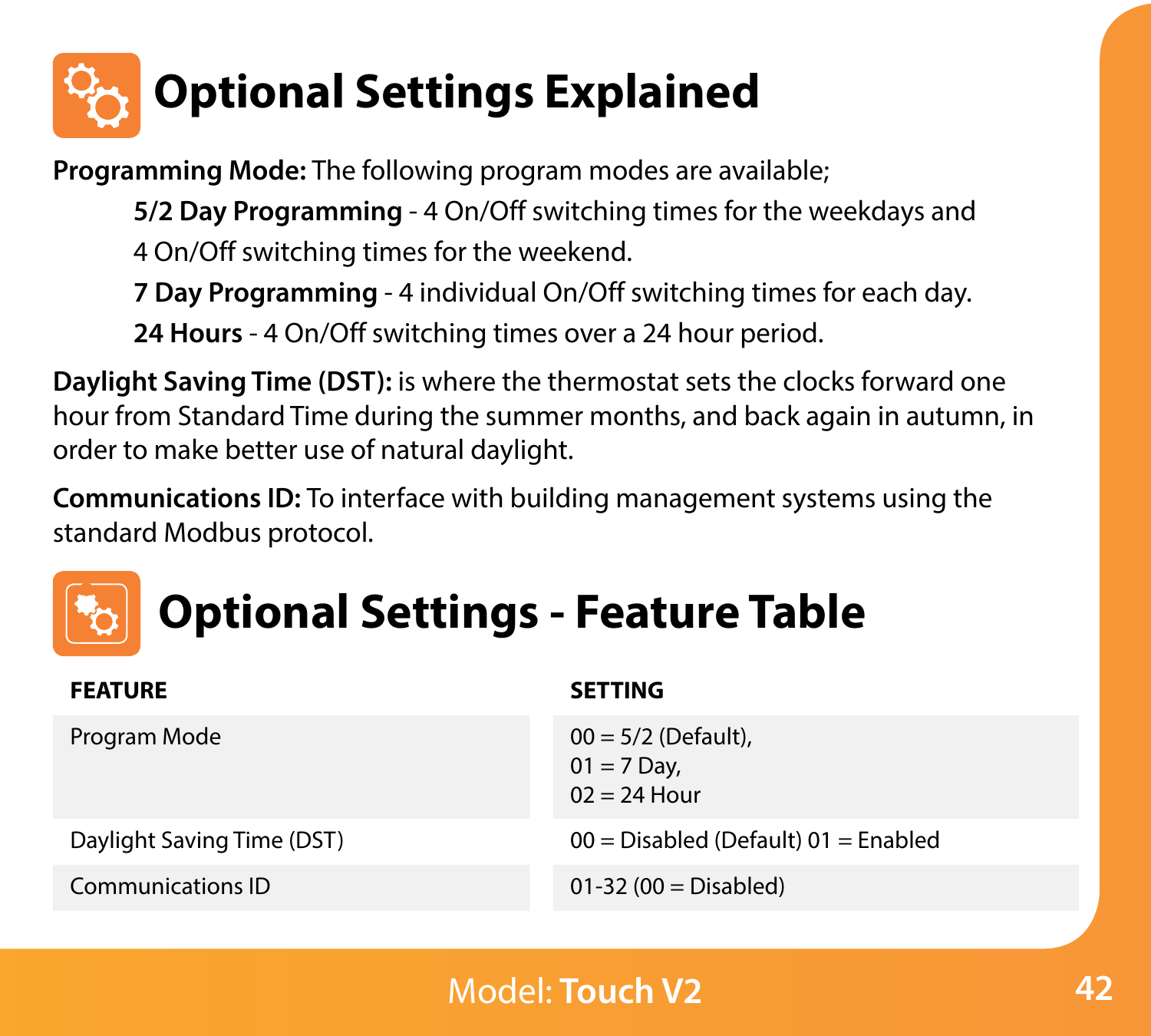

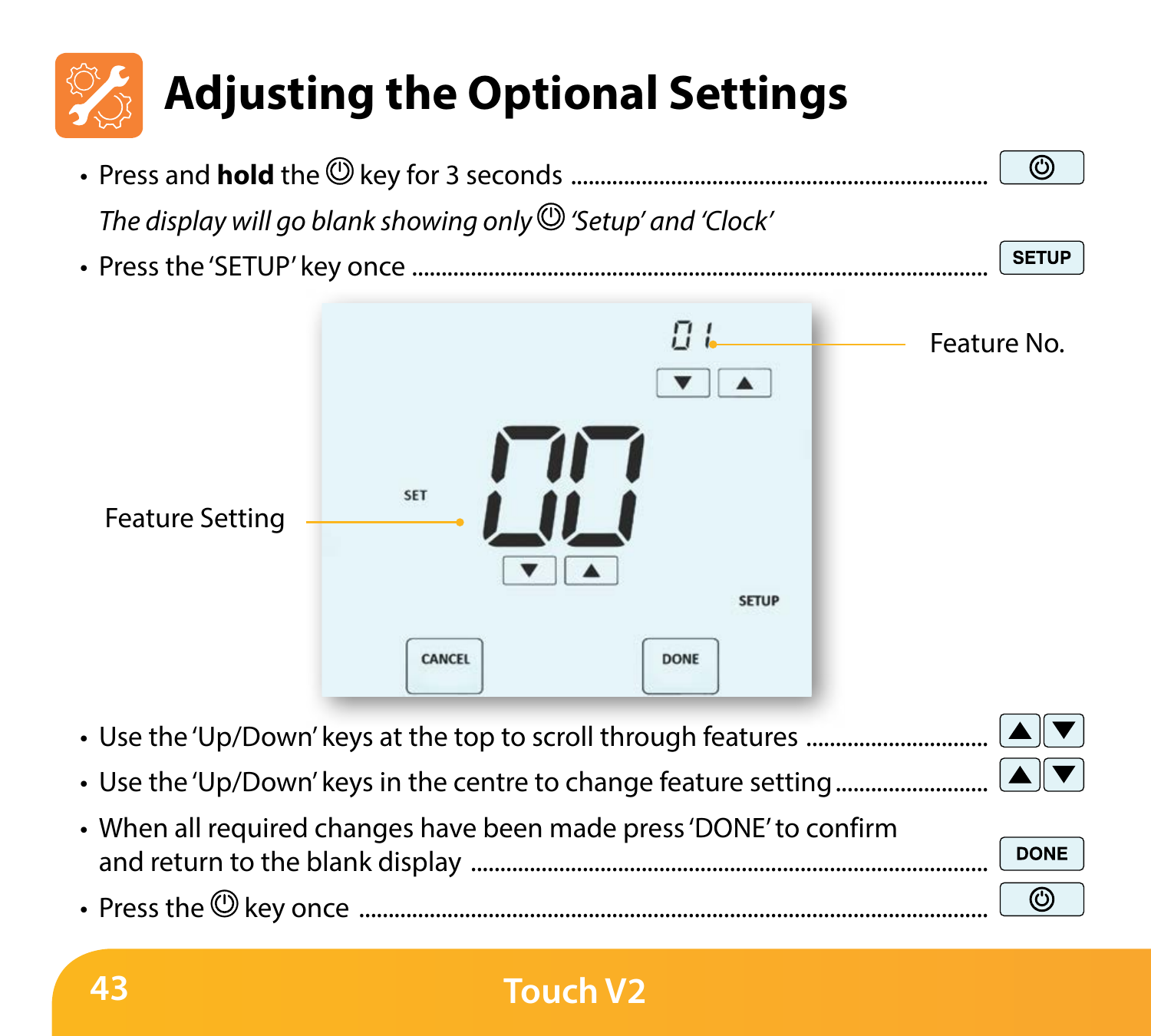

In most cases the 3 volt lithium battery does not need replacing if the thermostat has a continual power supply. Its sole purpose is to ensure correct time keeping during a power loss to the thermostat.

To remove the battery use a small flat head screw driver or fingertip to push back the brass retaining bracket. This will automatically release the battery.

Insert the new battery **(positive side up!)** by locating one end underneath the **holding clips** then pushing down on the opposite end against the brass holding bracket.



We advise that replacement of the lithium battery be carried out by a qualified professional.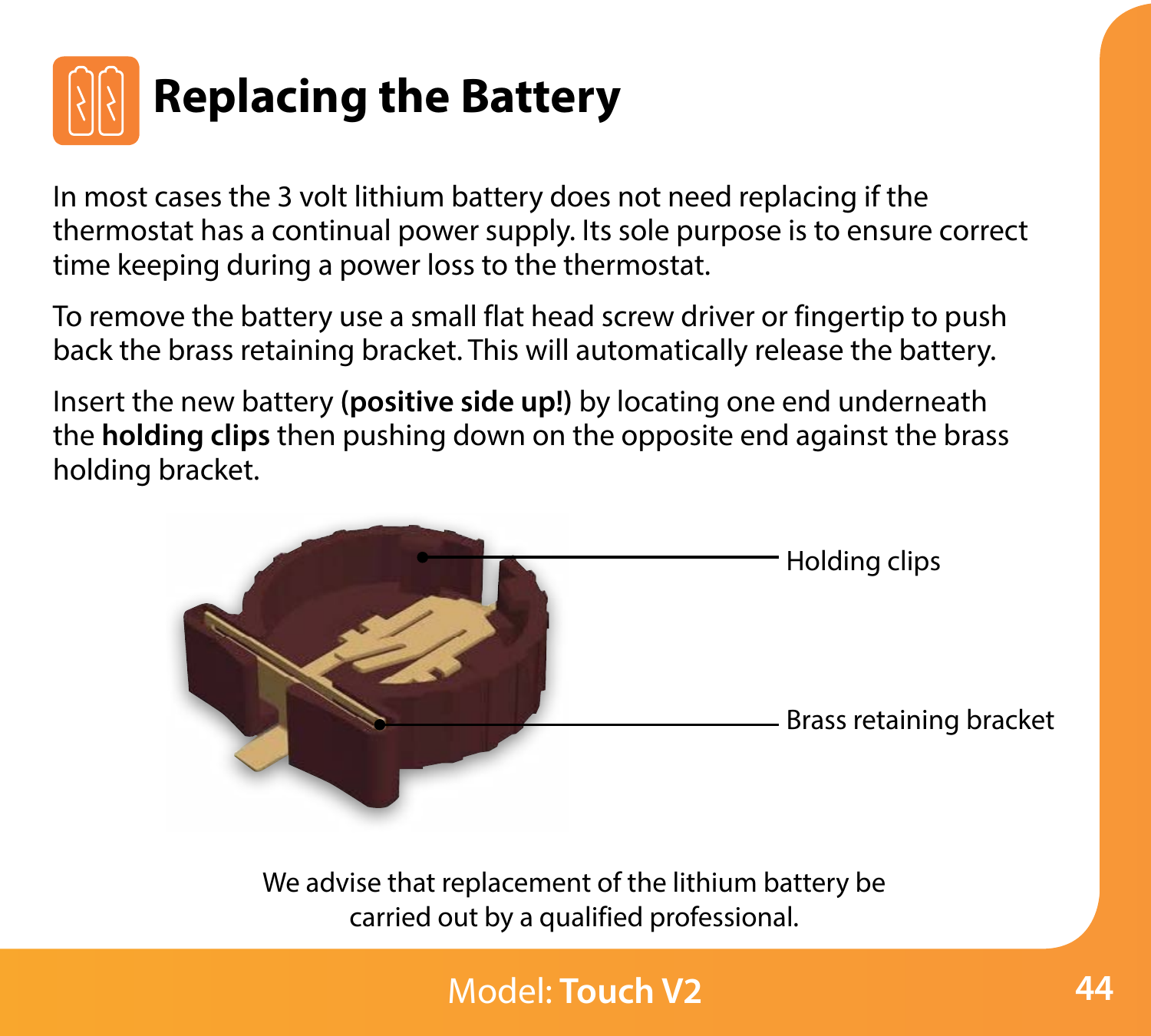

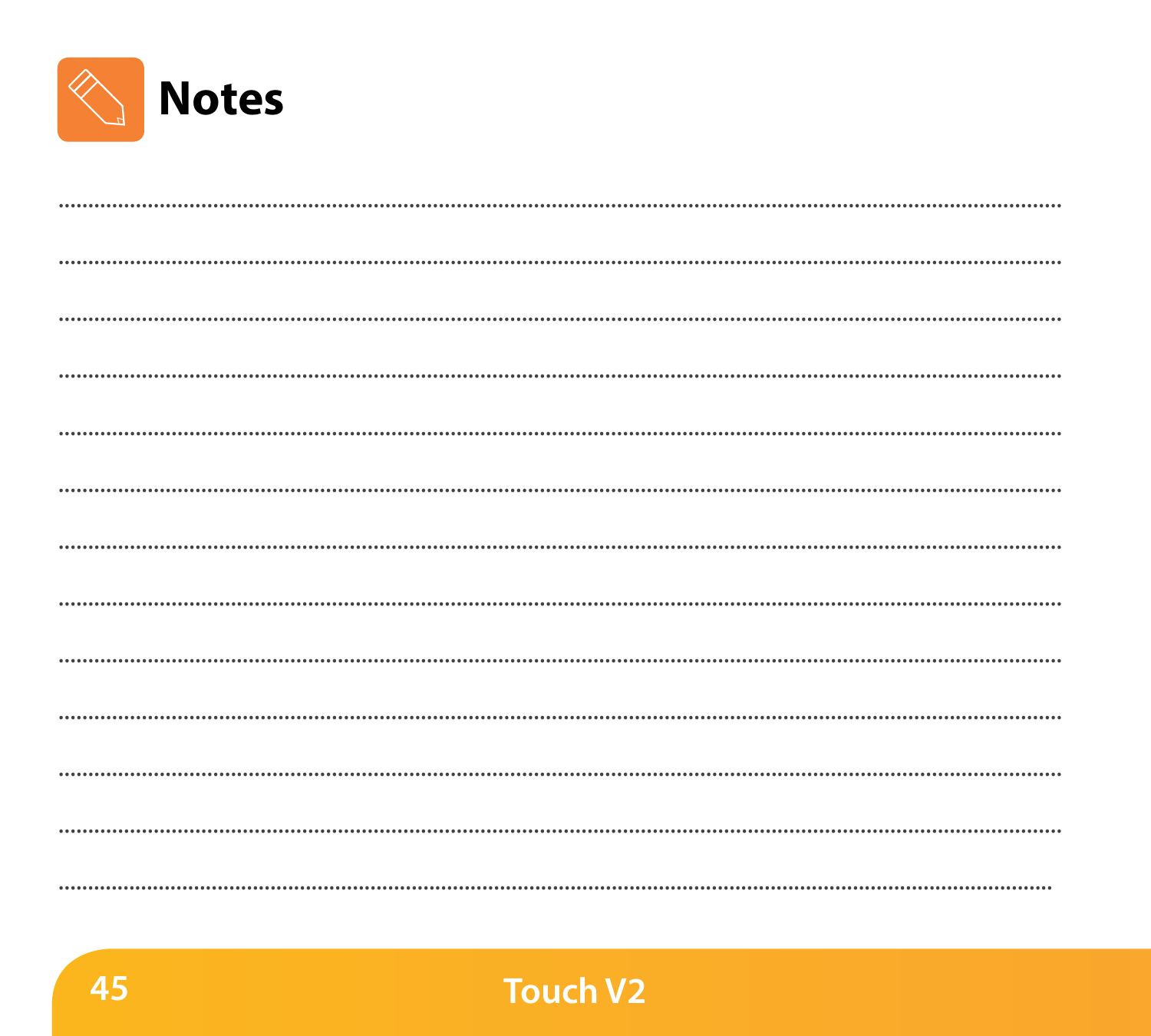